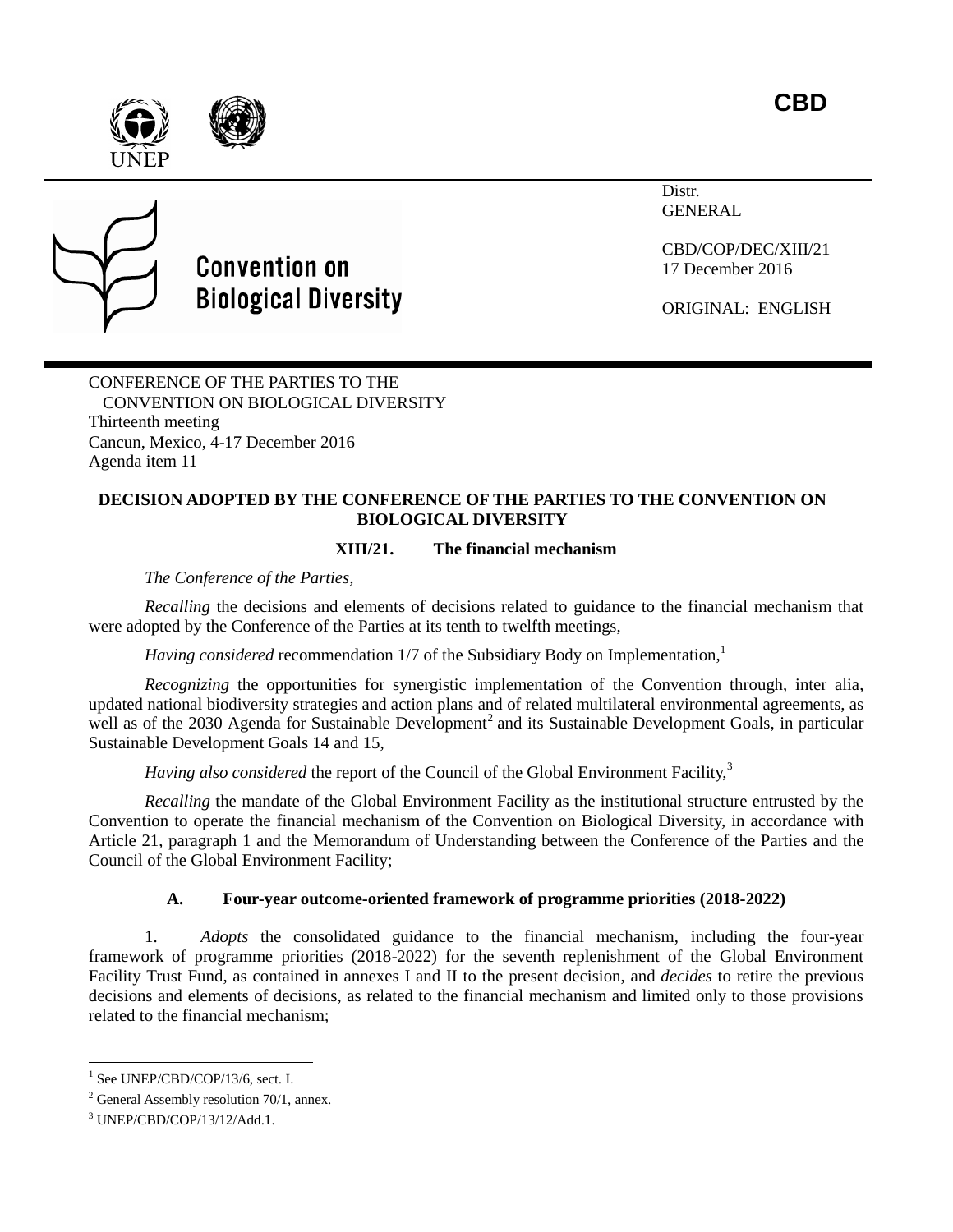## CBD/COP/DEC/XIII/21

Page 2

2. *Invites* the Global Environment Facility, the recipient and non-recipient Global Environment Facility participants, relevant global and regional partner organizations, and the Executive Secretary to promote a successful implementation of the four-year framework of programme priorities (2018-2022) for the seventh replenishment of the Global Environment Facility Trust Fund;

3. *Encourages* the Global Environment Facility to continue and further strengthen integrated programming as a means to harness opportunities for synergy in implementing related multilateral environmen[t](#page-0-0)al agreements as well as the  $2030$  Agenda for Sustainable Development<sup>2</sup> and its Sustainable Development Goals, in particular Sustainable Development Goals 14 and 15;

4. *Notes* the initial assessment of the accreditation pilot, and *requests* the Global Environment Facility to consider improving its access modalities, including enabling the participation of a number of additional national agencies from developing countries, based on its own experiences, including the conclusions of this assessment, and taking into account the experience of other international financial instruments with relevant access modalities;

5. *Requests* the Global Environment Facility to include information regarding the individual elements of the consolidated guidance, in particular the four-year outcome-oriented framework of programme priorities, in its future reports to the Conference of the Parties;

6. *Emphasizes* the primary role of recipient Parties in ensuring the achievement of the outcomes set out in the four-year framework of programme priorities (2018-2022) for the seventh replenishment of the Global Environment Facility Trust Fund;

## **B. Programmatic synergies among the biodiversity-related conventions**

*Recalling* decision XII/30, paragraph 2,

7. *Takes note* with appreciation of the elements of advice received from the Convention on the Conservation of Migratory Species of Wild Animals and the International Treaty for Plant Genetic Resources for Food and Agriculture, as well as the input received from the Convention on International Trade in Endangered Species of Wild Fauna and Flora for consideration in the development of the four-year framework of programme priorities (2018-2022) for the seventh replenishment of the Global Environment Facility Trust Fund;<sup>4</sup>

8. *Notes* that the elements and input that fall within the mandate of the Global Environment Facility are reflected at a strategic level, in the four-year framework of programme priorities annexed to the present decision and that this will further enhance programmatic synergies among the biodiversity-related conventions;

9. *Invites* the governing bodies of the various biodiversity-related conventions, further to paragraphs 2, 3 and 4 of decision XII/30, to repeat the exercise described therein for the development of strategic guidance for the eighth replenishment of the Global Environment Facility Trust Fund in time for consideration by the Conference of the Parties of the Convention on Biological Diversity at its fifteenth meeting;

10. *Emphasizes* that the elements of advice need to be (a) in accordance with the mandate of the Global Environment Facility, and the Memorandum of Understanding between the Conference of the Parties to the Convention and the Council of the Global Environment Facility as per decision III/8, (b) formulated at a strategic level, and (c) formally adopted by the governing bodies of the respective biodiversity-related conventions;

## **C. Fifth review of the effectiveness of the financial mechanism**

11. *Adopts* the terms of reference for the fifth review of the effectiveness of the financial mechanism, including for the Cartagena Protocol on Biosafety and the Nagoya Protocol on Access to Genetic

 4 See UNEP/CBD/COP/13/12/Add.4.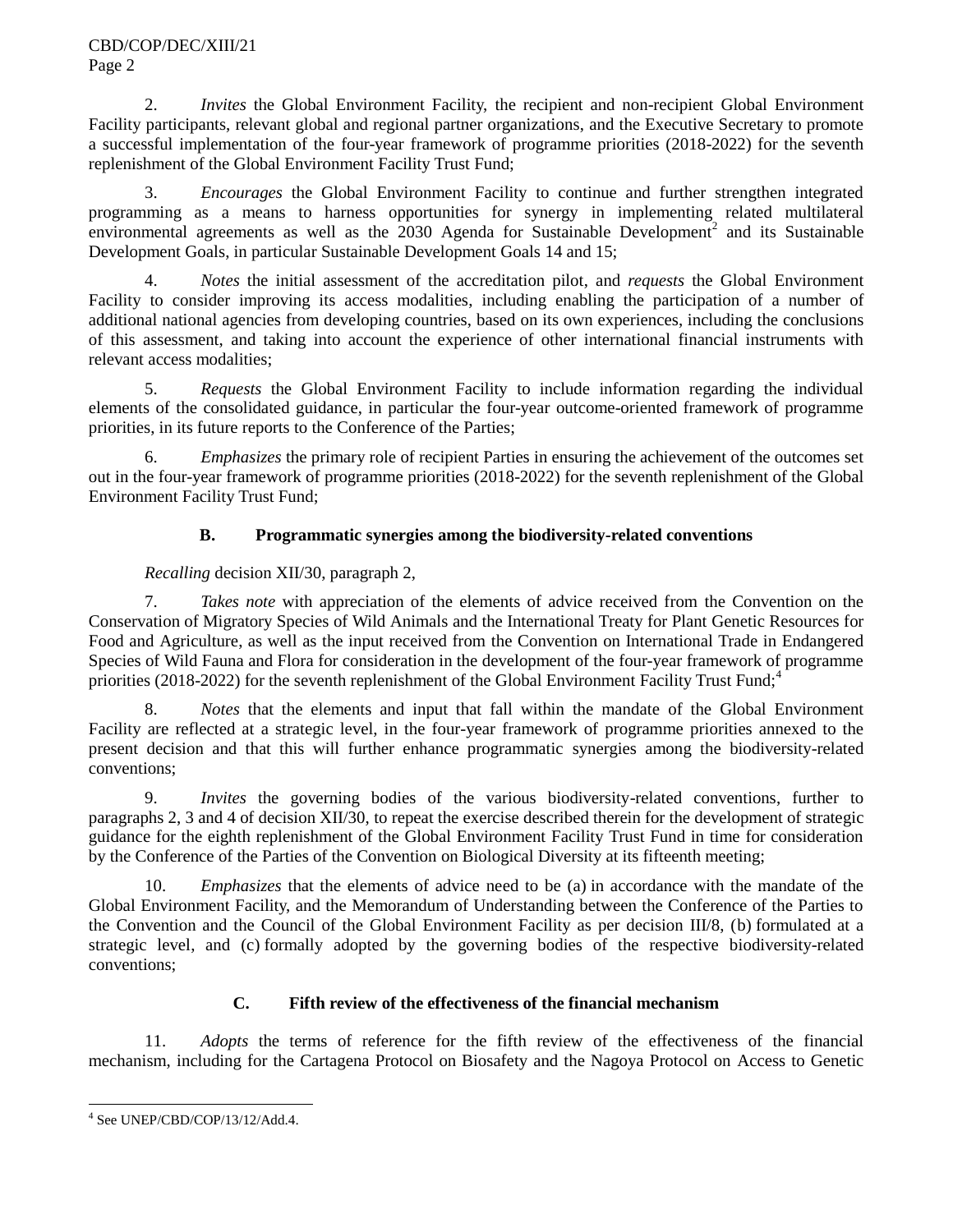Resources and the Fair and Equitable Sharing of Benefits Arising from their Utilization as contained in annex III to the present decision;

12. *Requests* the Executive Secretary, subject to the availability of resources, to ensure the implementation of the fifth review according to the terms of reference;

13. *Also requests* the Executive Secretary to make sure that the report on the fifth review of the effectiveness of the financial mechanism is available for consideration by the second meeting of the Subsidiary Body on Implementation;

#### **D. Second determination of funding requirement**

14. *Takes note* of the report on a full assessment of the amount of funds needed for the implementation of the Convention and its Protocols for the seventh replenishment period of the Global Environment Facility<sup>5</sup> and *expresses* its appreciation to the members of the expert group for the preparation of the assessment;

15. *Requests* the Executive Secretary to transmit to the Global Environment Facility the report on the assessment of needs for the seventh replenishment of the Global Environment Facility Trust Fund, for consideration by the Global Environment Facility, and *invites* the Global Environment Facility to indicate, in its regular report to the Conference of Parties, how it has responded during the replenishment cycle to this assessment;

16. *Requests* the Global Environment Facility to take the Strategic Plan and the Aichi Biodiversity Targets as well as the expert team's needs assessment report into consideration in the process of the seventh period of replenishment of the Global Environment Facility Trust Fund but also noting the limitations identified by the expert team;

#### **E. Further guidance**

17. *Encourages* the Global Environment Facility to consider joint financing, in partnership with other international financial instruments, of projects designed to achieve the objectives of more than one Rio convention;

18. *Takes note* of the projected shortfall of resources from sixth replenishment of the Global Environment Facility due to exchange rate movements, and the decision of the Council of the Global Environment Facility on item 6 of the agenda of the  $51<sup>st</sup>$  meeting of the Council;

19. *Notes* the crucial role of the Global Environment Facility in the mobilization of resources at the domestic level and in support of the achievement of Aichi Targets, and *requests* the Global Environment Facility to continue its efforts to minimize the potential consequences of the projected shortfall referred to in paragraph 18 above for its support to developing countries, aiming to fulfil the relevant programming directions of the sixth replenishment of the Global Environment Facility and with a view to maintaining the level of support to Global Environment Facility recipient countries;

20. *Requests* the Global Environment Facility to consider exploring measures to mitigate possible risks, including currency risks, in order to avoid potential negative impacts on future replenishment periods for the provision of financial resources for all Global Environment Facility recipient countries, taking fully into account the provisions of paragraphs 5 and 6 of Article 20 of the Convention;

21. *Urges* the Global Environment Facility and its partners to support recipient countries in their efforts to identify and mobilize co-financing for its projects related to implementation of the Convention, including through public-private partnerships, as well as applying co-financing arrangements in ways that improve access, do not create barriers or increase costs for recipient countries to access Global Environment Facility funds;

<sup>5</sup> UNEP/CBD/COP/13/12/Add.2.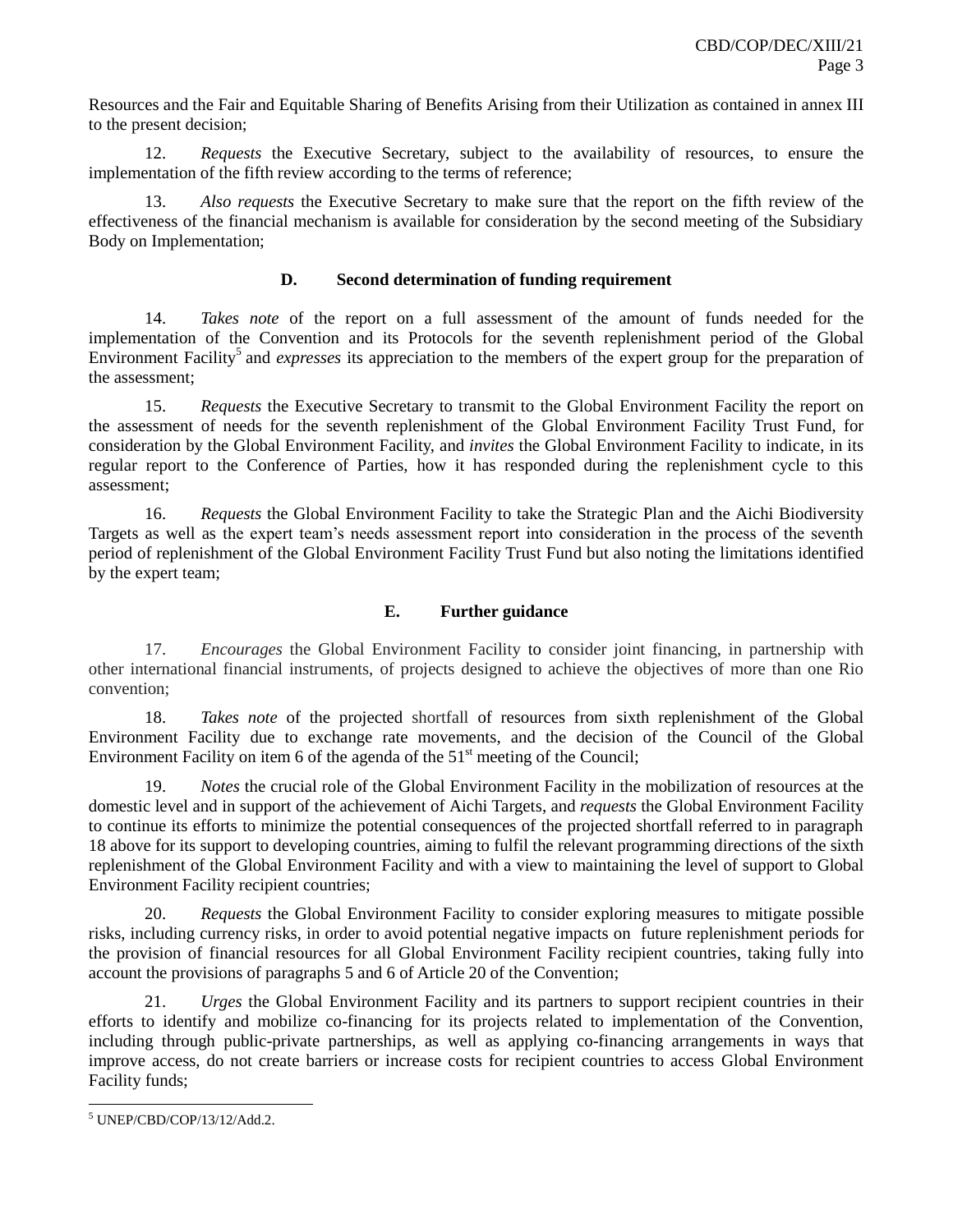Page 4

22. *Requests* the Executive Secretary to convey to the Global Environment Facility the concerns of the Parties on the transparency of the process of approving Global Environment Facility projects in accordance with Article 21, paragraph 1, of the Convention;

23. *Requests* the Global Environment Facility, in response to the concerns of the Parties on transparency of the process of approving Global Environment Facility projects, to include in its report to the Conference of the Parties, information regarding paragraph 3.3(d) of the Memorandum of Understanding;

#### **Ecosystem restoration**

24. *Invites* the Global Environment Facility and Parties in a position to do so and other donors, such as international financial institutions, including regional development banks, to provide support for ecosystem restoration activities, as well as monitoring processes as appropriate, and integrated where relevant into programmes and initiatives for sustainable development, food, water and energy security, job creation, climate change mitigation, adaptation, disaster risk reduction, and poverty eradication;

#### **Strategic Plan**

25. *Requests* the Global Environment Facility, and *invites* other development partners and donors in a position to do so, to continue to provide support in a timely manner, based on the expressed needs of Parties, especially for developing countries and, in particular, least developed countries and small island developing States, as well as countries with economies in transition, for the development and implementation of national biodiversity strategies and action plans, in line with the strategy and targets for resource mobilization agreed to in decision XII/3;

#### **Aichi Targets 11 and 12**

26. *Invites* the Global Environment Facility and its implementing agencies to facilitate the alignment of the development and implementation of protected area and other effective area-based conservation measures in its sixth and seventh replenishment periods with the national actions identified in national biodiversity strategies and action plans and, as appropriate, through the regional workshops for the achievement of Targets 11 and 12, with a view to facilitating the systematic monitoring and reporting of the results of those projects as they contribute to the implementation of the national action plans for the achievement of Aichi Biodiversity Targets 11 and 12 and other related targets;

#### **Sixth national report**

27. *Requests* the Global Environment Facility, in the light of the revised guidelines for reporting under the Convention and its Protocols, to assess the required funding levels for national reporting, and provide financial support to developing countries accordingly in a timely and expeditious manner;

#### **Cross-sectoral mainstreaming**

28. *Invites* the Global Environment *Facility* and other donor and financial institutions to provide financial assistance for country-driven projects that address cross-sectoral mainstreaming when requested by developing country Parties, in particular the least developed among them and small island developing States, and countries with economies in transition.

## **Traditional knowledge**

29. *Invites* the Global Environment Facility, international financial institutions and development agencies and relevant non-governmental organizations, as appropriate and consistent with their mandates to consider providing financial and technical assistance to developing country Parties, indigenous peoples and local communities, particularly women within these communities, to raise awareness and to build their capacity relevant to the implementation of the Rutzolijirisaxik Voluntary Guidelines for the Repatriation of Traditional Knowledge of Indigenous Peoples and Local Communities Relevant for the Conservation and Sustainable Use of Biological Diversity, and to develop, as appropriate, community protocols or processes for "prior and informed consent" or "free, prior and informed consent", depending on national circumstances, or "approval and involvement", and fair and equitable benefit-sharing.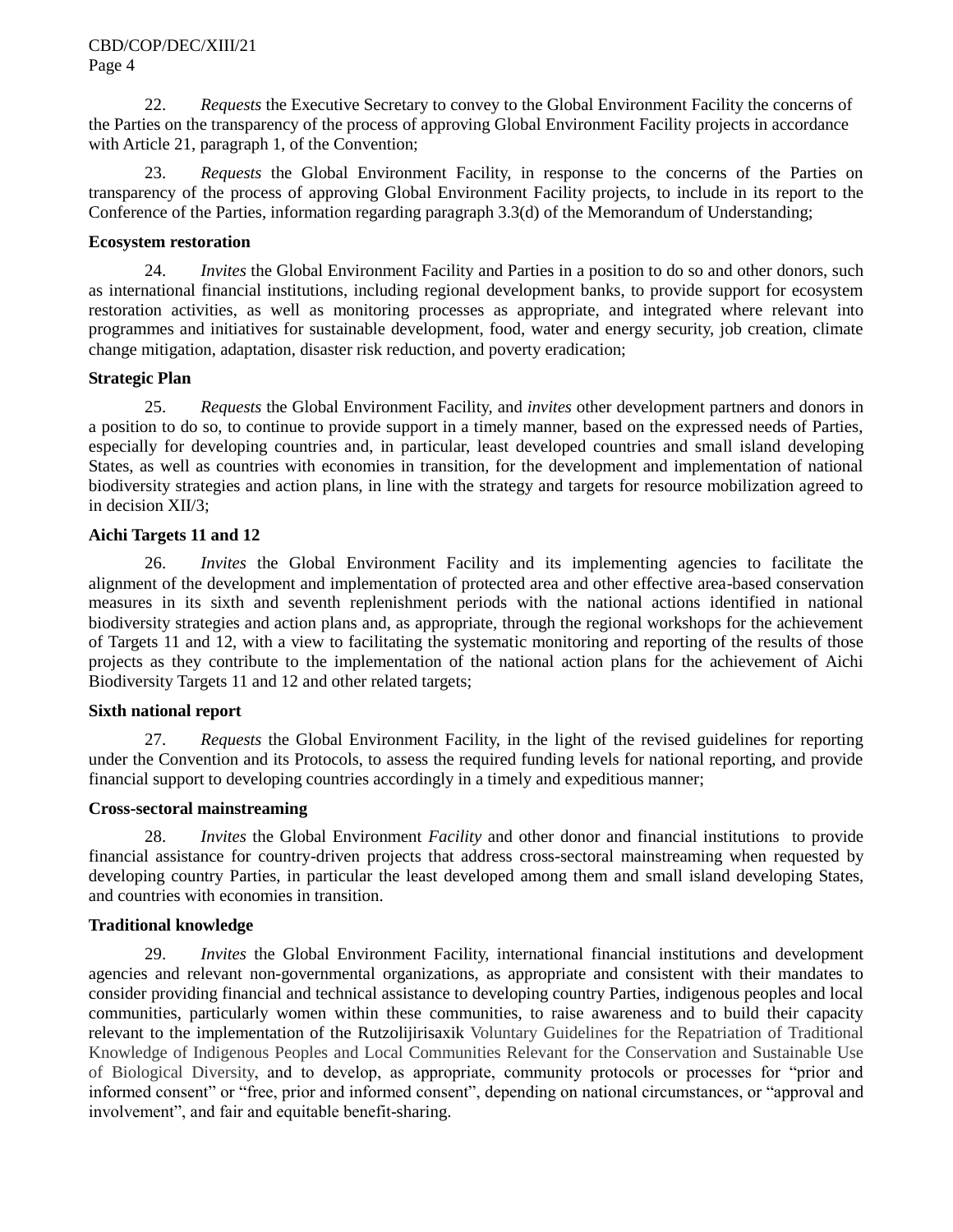#### **Cartagena Protocol on Biosafety**

30. *Requests* the Global Environment Facility to continue to provide finance in support of activities related to the Biosafety Clearing-House;

31. *Emphasizes* the importance of continuous and predictable support by the Global Environment Facility to eligible Parties to support their compliance with reporting obligations under the Protocol;

32. *Requests* the Global Environment Facility to continue to provide financial support to enable developing country Parties, in particular the least developed countries and small island developing States among them, and Parties with economies in transition to further implement the Framework and Action Plan for Capacity-Building;

33. *Invites* the Global Environment Facility to continue to assist eligible Parties that have not yet done so to put in place a national biosafety framework and to make funds available to this end;

34. *Requests* the Global Environment Facility to provide eligible Parties with financial resources to facilitate effective implementation of the programme of work on public awareness, education and participation concerning the safe transfer, handling and use of living modified organisms, in the context of relevant project activities and within its mandate;

35. *Invites* the Global Environment Facility to continue to provide funding for capacity-building related to risk assessment and risk management in the context of country-driven projects;

36. *Invites* the Global Environment Facility:

(a) To continue to make specific funding available to eligible Parties to put in place their national biosafety frameworks;

(b) To continue to fund projects and capacity-building activities on issues identified by the Parties to facilitate further implementation of the Cartagena Protocol on Biosafety, including regional cooperation projects, such as those using regional and subregional networks to build capacity for the detection of living modified organisms, with a view to facilitating the sharing of experiences and lessons learned, and harnessing associated synergies;

(c) To ensure that the policy, strategy, programme priorities and eligibility criteria adopted in annex I to decision I/2 of the Conference of the Parties are duly followed in an efficient manner in relation to access and utilization of financial resources;

#### **Nagoya Protocol on Access and Benefit-sharing**

37. *Adopts* the following transitional clause in the eligibility criteria for funding under the seventh replenishment of the Global Environment Facility Trust Fund:

"Developing countries, in particular the least developed countries and small island developing States among them, and countries with economies in transition that are Parties to the Convention and provide a clear political commitment towards becoming Parties to the Protocol, shall also be eligible for funding by the Global Environment Facility for the development of national measures and institutional capabilities in order to enable them to become a Party. Evidence of such political commitment, accompanied by indicative activities and expected milestones, shall take the form of an official written assurance by a Minister to the Executive Secretary that the country intends to become a Party to the Nagoya Protocol on completion of the activities to be funded."

38. *Invites* the Global Environment Facility to provide support to eligible Parties for interim national reports under the Nagoya Protocol.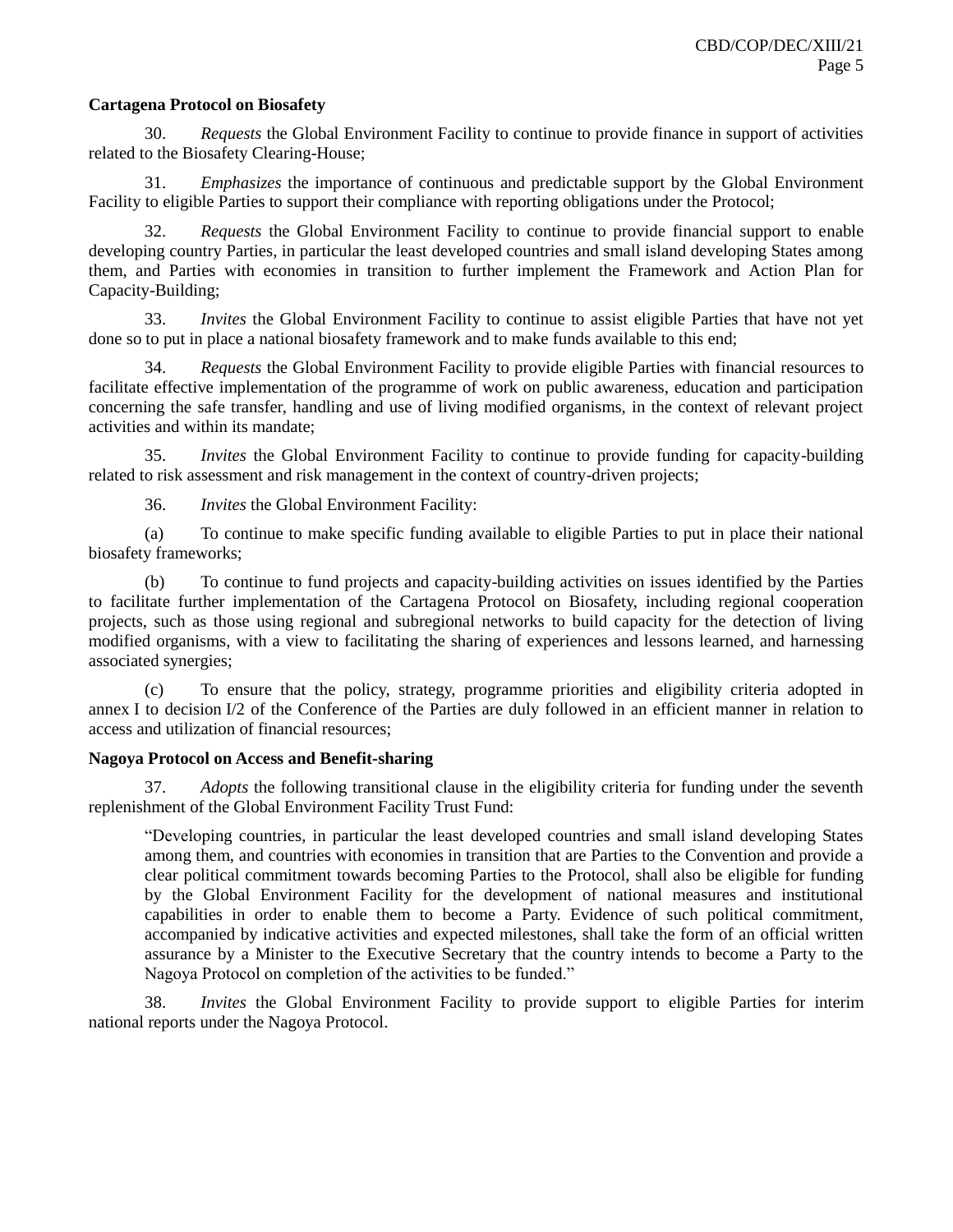#### *Annex I*

#### **FOUR-YEAR FRAMEWORK OF PROGRAMME PRIORITIES FOR THE SEVENTH REPLENISHMENT PERIOD (2018-2022) OF THE GLOBAL ENVIRONMENT FACILITY TRUST FUND**

1. This four-year outcome-oriented framework of programme priorities provides guidance to the Global Environment Facility (GEF) for the seventh replenishment period 2018-2022 and is within the context of the GEF mandate to provide resources to achieve global environmental benefits. It utilizes the Strategic Plan for Biodiversity 2011-2020 and the Convention's Protocols to set priorities for the financial mechanism, building on the GEF-6 biodiversity focal area strategy and the GEF-6 programming directions, and, hence, is expected to be a key catalyst in translating national biodiversity strategies and action plans into programmes and projects that can be co-financed through the financial mechanism.

2. The seventh replenishment cycle of the GEF Trust Fund will come at a critical juncture for the Convention, as it will cover the last two years of the Strategic Plan for Biodiversity 2011-2020, and the first two years of a successor framework. It is for this reason that the four-year framework highlights areas where additional funding from the GEF will provide the necessary support to achieve the Aichi Biodiversity Targets, as well as prioritized support for key enabling activities, in particular those which will become important for the post-2020 period, under a successor framework to the current Strategic Plan. The four-year framework also seeks to facilitate the seventh replenishment of the GEF Trust Fund commensurate with the funding needs identified in the needs assessment in response to paragraph 11 of decision XII/30.

3. The framework cannot be implemented without financial resources available from the financial mechanism, but its effective implementation will also depend upon the engagement of all relevant stakeholders, including businesses and subnational governments, as well as indigenous peoples and local communities. Particular attention needs to be paid to the gender dimension as well as to respecting, preserving and maintaining traditional knowledge, innovations, and practices of indigenous peoples and local communities, as well as their customary use of biological resources, with the full and effective participation of indigenous peoples and local communities, at all relevant levels.

4. Effective communication must be incorporated in the design phase as an integral part of projects, to raise public awareness and promote engagement, whenever critical for achieving the conservation and sustainable use of important biodiversity, and it can also contribute to achieving more sustainable consumption patterns, as per Aichi Biodiversity Target 4.

5. Capacity-building and technical support will continue to be provided to recipient countries under the Convention and its Protocols as well as by global and regional partner institutions. Activities undertaken under the framework should be informed by improved biodiversity monitoring programmes.

6. The importance of improving the science and knowledge base relating to biodiversity at the national level should also be taken into account.

7. In line with the findings of the mid-term review of implementation of the Convention and its Protocols, implementation of the four-year framework should include an enhanced focus on policy frameworks and the promotion of policy coherence to achieve the expected outcomes.

8. The framework recognizes the opportunities for synergy, inherent in the unique institutional design of the Global Environment Facility, with related multilateral environmental agreements, as well as synergies with the implementation of the 2030 Agenda for Sustainable Development and the Sustainable Development Goals, in particular Sustainable Development Goals 14 and 15. GEF support towards implementation of the Convention and its Protocols as well as of updated national biodiversity strategy and action plans can harness such synergies and, in this vein, the framework encourages integrated approaches to project design as well as global and regional projects, noting that regional approaches are indispensable for addressing certain elements of the biodiversity agenda, such as migratory species. It encourages collaboration at national level among national focal points of the Convention and its Protocols, of related environmental agreements, and of GEF, including through GEF-supported projects.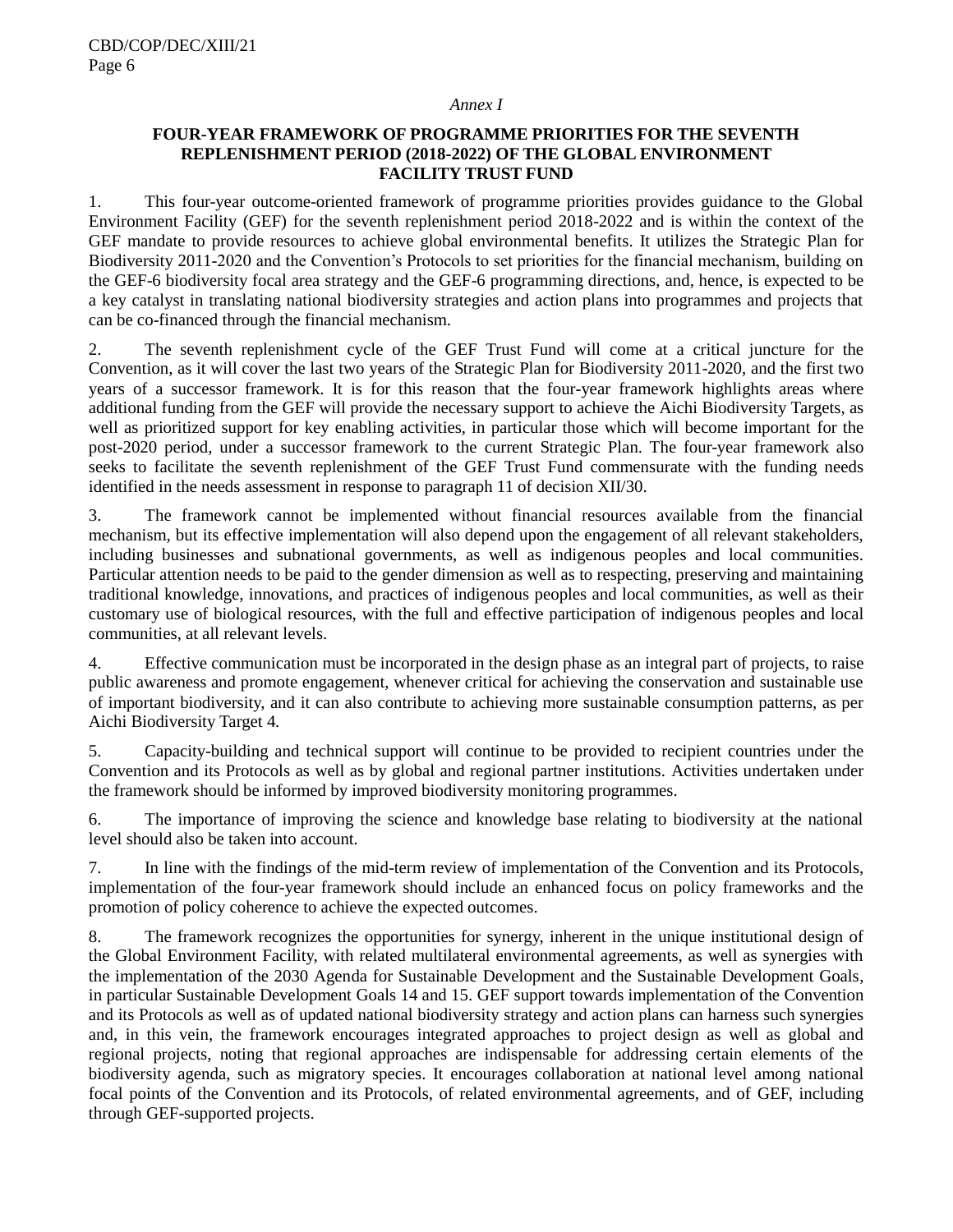#### **Priority Cluster I: Mainstream biodiversity across sectors as well as landscapes and seascapes**

Priority A: Improve policies and decision-making, informed by biodiversity and ecosystem values<sup>6</sup>

Expected Outcome 1: Financial, fiscal, and development policies, as well as planning and decision-making<sup>7</sup> take into account biodiversity and ecosystem values,  $\delta$  in the context of the different tools and approaches used by Parties to achieve the Aichi Biodiversity Targets.

Expected Outcome 2: Identified significant incentives, including subsidies, harmful for biodiversity are eliminated, phased out, or reformed, consistent and in harmony with the Convention and other international obligations and taking into account national socioeconomic conditions.

Expected Outcome 3: Economic sectors affecting significant biodiversity adopt sustainable supply chains and/or clean production processes, thus minimizing their impacts on biodiversity.

Priority B: Manage biodiversity in landscapes and seascapes

Expected Outcome 4: Loss, fragmentation, and degradation of significant natural habitats, and associated extinction debt, is reduced, halted or reversed, and conservation status of known threatened species is improved and sustained, including through monitoring, spatial planning, incentives<sup>9</sup>, restoration, and strategic establishment of protected areas and other measures.

Priority C: Harness biodiversity for sustainable agriculture

Expected Outcome 5: Biodiversity supporting key agricultural ecosystems, such as through pollination, biological pest control, or genetic diversity, is conserved and managed, contributing to sustainable agricultural production.

#### **Priority cluster II: Address direct drivers to protect habitats and species**

Priority D: Prevent and control invasive alien species

Expected Outcome 6: Management frameworks for invasive alien species are improved

Priority E: Reduce pressures on coral reefs and other vulnerable coastal and marine ecosystems

Expected Outcome 7: Anthropogenic pressures on vulnerable coastal and marine ecosystems, including coral reefs, mangroves and seagrass beds, and associated ecosystems, including pollution, overfishing and destructive fishing, and unregulated coastal development, are reduced, thus contributing to ecosystem integrity and resilience.

Priority F: Enhance the effectiveness of protected area systems

Expected Outcome 8: The area of protected areas under effective and equitable management is significantly increased, including development of sustainable financing.

Expected Outcome 9: The ecological representativeness of protected area systems, and their coverage of protected areas, and other effective area-based conservation measures, of particular importance for biodiversity is increased, especially habitats for threatened species.

Priority G: Combat illegal and unsustainable use of species, with priority action on threatened species

Expected Outcome 10: Illegal, unregulated and unsustainable taking, and/or trafficking of species of flora and fauna, including marine species, is significantly reduced and both demand and supply of related products is addressed, with priority action on threatened species.

1

 $6$  See decision X/3, paragraph 9(b)(ii).

 $7$  At spatial, non-spatial, sectoral, national and subnational levels.

 $8$  See decision X/3, paragraph 9(b)(ii).

<sup>&</sup>lt;sup>9</sup> As referred to in Aichi Biodiversity Target 3.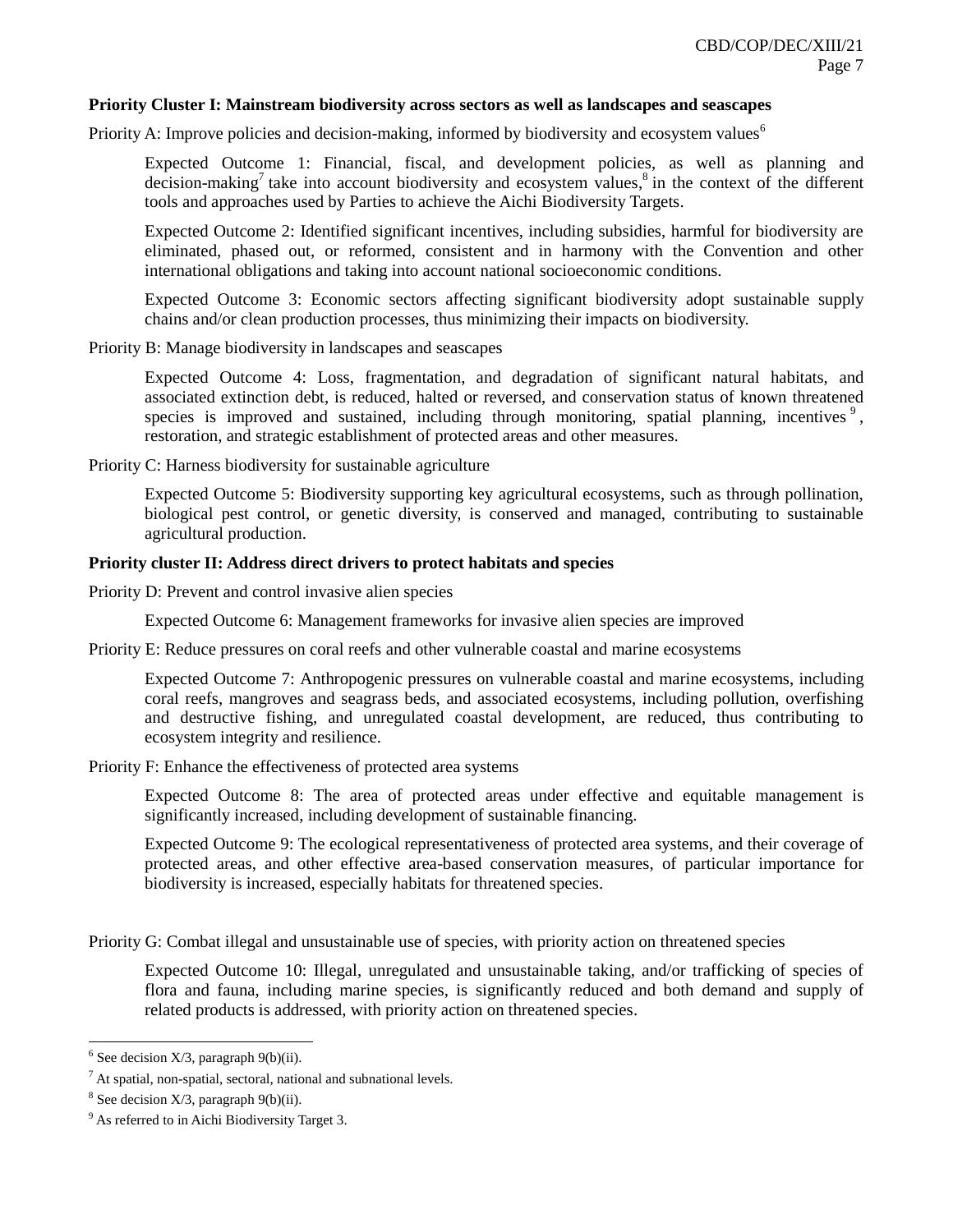#### **Priority Cluster III: Further develop biodiversity policy and institutional framework**

Priority H: Implement the Cartagena Protocol on Biosafety<sup>10</sup>

Expected Outcome 11: The number of ratifications of the Cartagena Protocol on Biosafety and the Nagoya–Kuala Lumpur Supplementary Protocol on Liability and Redress is increased.

Expected Outcome 12: National implementation of the Cartagena Protocol on Biosafety and the Nagoya–Kuala Lumpur Supplementary Protocol on Liability and Redress is enhanced.

Priority I: Implement the Nagoya Protocol on Access to Genetic Resources and Benefit-sharing<sup>11</sup>

Expected Outcome 13: The number of ratifications of the Nagoya Protocol is increased.

Expected Outcome 14: Number of countries that have adopted legislative, administrative or policy measures on access and benefit-sharing to implement the Protocol is increased, including, inter alia and as appropriate, measures for mutual implementation with other relevant international agreements, coordination in transboundary genetic resources and associated traditional knowledge, and/or procedures to issue internationally recognized certificates of compliance.

Priority J: Improve biodiversity policy, planning, and review

Expected Outcome 15: Parties meet their reporting obligations under the Convention and the Protocols, through submission of relevant national reports and of relevant information through the clearing-houses.

Expected Outcome 16: National policy and institutional frameworks are reviewed, their implementation and effectiveness assessed, and gaps identified and addressed by the frameworks.

Expected Outcome 17: The review and, as appropriate, revision and update, of national biodiversity strategies and action plans in the light of a successor framework to the Strategic Plan for Biodiversity 2011-2020, is implemented, incorporating an enhanced focus on achieving policy coherence.

#### *Annex II*

#### **CONSOLIDATED PREVIOUS GUIDANCE TO THE FINANCIAL MECHANISM**

#### *A. Policy and strategy*

1. Financial resources should be allocated to projects that fulfil the eligibility criteria and are endorsed and promoted by the Parties concerned. Projects should contribute to the extent possible to build cooperation at the subregional, regional and international levels in the implementation of the Convention. Projects should promote the utilization of local and regional expertise. The conservation of biological diversity and sustainable use of its components is one of the key elements in achieving sustainable development and therefore contributing to combating poverty. 12

#### *B. Programme priorities*

2. The Global Environment Facility should provide financial resources to developing country Parties, taking into account the special needs of the least developed countries and the small island developing States, as well as Parties with economies in transition, for country-driven activities and programmes, consistent with national priorities and objectives and in accordance with the following programme priorities, recognizing that economic and social development and poverty eradication are the first and overriding priorities of developing countries, and taking fully into consideration all relevant decisions from the Conference of the Parties.<sup>13</sup>

1

 $10$  In abeyance, pending decision of the Conference of the Parties serving as the meeting of the Parties at its ninth meeting.

<sup>&</sup>lt;sup>11</sup> In abeyance, pending decision of COP-MOP 2.

 $12$  Decision X/24, annex, A.

<sup>&</sup>lt;sup>13</sup> Decision X/24, annex, paragraph 4; and decision X/25, paragraph 1.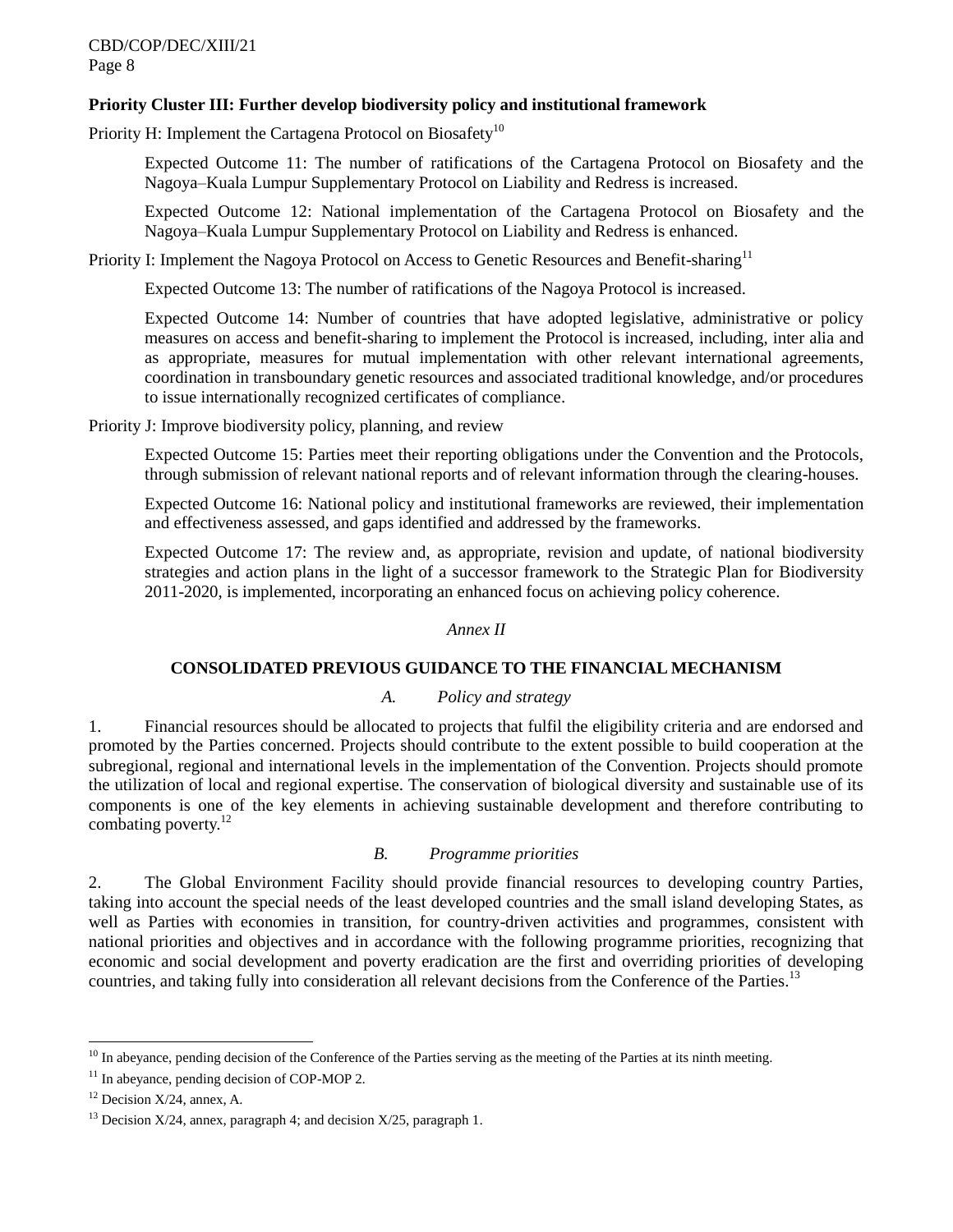#### *Article 1. Objectives*

3. Projects that utilize the ecosystem approach, without prejudice to differing national needs and priorities which may require the application of approaches such as single species conservation programmes.<sup>14</sup>

4. Ecosystem resilience and climate change:<sup>15</sup>

(a) Capacity-building with the aim of increasing the effectiveness in addressing environmental issues through their commitments under the Convention on Biological Diversity, the United Nations Framework Convention on Climate Change, and the United Nations Convention to Combat Desertification, inter alia, by applying the ecosystem approach;

(b) Developing synergy-oriented programmes to conserve and sustainably manage all ecosystems, such as forests, wetlands and marine environments, that also contribute to poverty eradication;

(c) Country-driven activities, including pilot projects, aimed at projects related to ecosystem conservation, restoration of degraded lands and marine environments and overall ecosystem integrity that take into account impacts of climate change.

5. Marine and coastal ecosystems:<sup>16</sup>

(a) Projects that promote the conservation and sustainable use of marine and coastal biodiversity under threat, and implement the elaborated programme of work on marine and coastal biodiversity and the programme of work on island biodiversity;

(b) Country-driven activities aimed at enhancing capabilities to address the impacts of mortality related to coral bleaching and physical degradation and destruction of coral reefs, including developing rapid response capabilities to implement measures to address coral-reef degradation, mortality and subsequent recovery;

(c) Implementation of training and capacity-building and other activities related to ecologically or biologically significant marine areas (EBSAs);

(d) Support for capacity-building in order to further accelerate existing efforts towards achieving the Aichi Biodiversity Targets in marine and coastal areas.

6. Projects focusing on the identified national priorities, as well as regional and international actions that assist the implementation of the expanded work programme on forest biological diversity considering conservation of biological diversity, sustainable use of its components and fair and equitable sharing of the benefits from genetic resources in a balanced way, underscoring the importance of ensuring long-term conservation, sustainable use, and benefit-sharing of native forests, and the use of the clearing-house mechanism to include activities that contribute to halting and addressing deforestation, basic assessments and monitoring of forest biological diversity, including taxonomic studies and inventories, focusing on forest species, other important components of forest biological diversity and ecosystems under threat.<sup>17</sup>

7. Projects that assist with the implementation of the programme of work on biological diversity of inland water ecosystems, and which help Parties to develop and implement national, sectoral and cross-sectoral plans for the conservation and sustainable use of biological diversity of inland water ecosystems, including comprehensive assessments of the biological diversity of inland waters, and capacity-building programmes for

 $14$  Decision X/24, annex, paragraph 4.15.

<sup>&</sup>lt;sup>15</sup> Decision X/24, annex, paragraph 4.23; decision X/25, paragraphs 21 and 22; and also decision X/33, paragraphs 6 and 16; decision XI/21, paragraph 4.

<sup>&</sup>lt;sup>16</sup> Decision X/24, annex, paragraphs 4.19, 4.20; decision X/25, paragraphs 18, 19; decision XI/5, paragraph 17; decision XII/30, paragraph 22; and also decision X/29, paragraphs 20, 38, 74; decision XI/17, paragraph 22; decision XI/18, paragraph 25; decision XII/23, paragraph 17.

<sup>&</sup>lt;sup>17</sup> Decision X/24, annex, paragraph 4.16.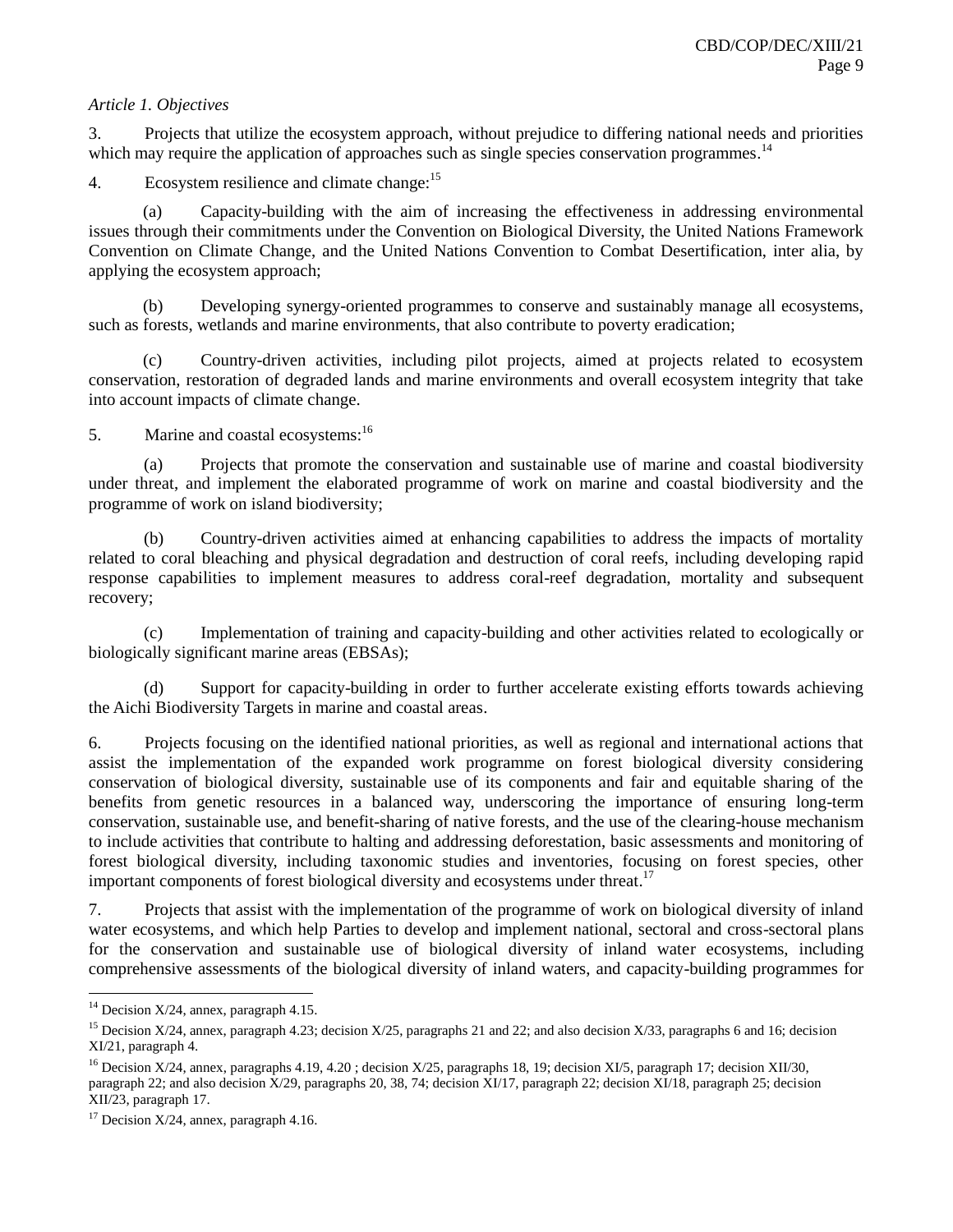CBD/COP/DEC/XIII/21 Page 10

monitoring the implementation of the programme of work and the trends in inland water biological diversity and for information gathering and dissemination among riparian communities.<sup>18</sup>

8. Projects that promote the conservation and sustainable use of biological diversity in arid and semi-arid areas, including the implementation of the Convention's programme of work on biodiversity of dry and subhumid lands. 19

9. Projects which promote the conservation and sustainable use of biological diversity in mountainous areas.<sup>20</sup>

10. Projects which implement the Convention's programme of work on agricultural biodiversity, and that assist with the implementation of the Plan of Action for the International Initiative for the Conservation and Sustainable Use of Pollinators.<sup>21</sup>

#### *Article 5. Cooperation*

11. Consideration of establishing a South-South biodiversity cooperation trust fund for the implementation of the Strategic Plan for Biodiversity 2011-2020 based on voluntary contributions.<sup>22</sup>

*Article 6. General measures for conservation and sustainable use*

12. Review, revision, updating, and implementation of national biodiversity strategies and action plans.<sup>23</sup>

13. Further development of approaches on the integration of biodiversity into poverty eradication and development processes. 24

#### *Article 7. Identification and monitoring*

14. Development and implementation of national biodiversity targets, indicator framework, and monitoring programmes. 25

#### *Article 8. In situ conservation*

15. Community conserved areas, national and regional systems of protected areas, further development of the portfolio on protected areas towards comprehensive, representative and effectively managed protected area systems addressing system wide needs, country driven early action activities of the programme of work on protected areas to enable its full implementation, projects that demonstrate the role-protected areas play in addressing climate change, and address the long-term financial sustainability of protected areas, including through different mechanisms and instruments.<sup>26</sup>

16. Diversity of species and genetic resources:<sup>27</sup>

- (a) Projects that promote the conservation and/or sustainable use of endemic species;
- (b) Implementation of the Global Strategy for Plant Conservation 2011-2020;

1

<sup>24</sup> Decision X/25, paragraph 5; and also decision X/6, paragraph 10.

<sup>26</sup> Decision X/24, annex, paragraph 4.4; decision X/25, paragraphs 10 and 11; decision XI/5, paragraph 18; and also decision X/31, paragraphs 9, 10 and 13; decision XI/24, paragraphs 1 and 3.

<sup>27</sup> Decision X/24, annex, paragraph 4.5; decision X/25, paragraph 9; decision XI/5, paragraphs 16 and 19; and also decision X/17, paragraph 5; decision XII/15, preamble.

 $18$  Decision X/24, annex, paragraph 4.18.

<sup>&</sup>lt;sup>19</sup> Decision X/24, annex, paragraph 4.21.

<sup>&</sup>lt;sup>20</sup> Decision X/24, annex, paragraph 4.22.

<sup>&</sup>lt;sup>21</sup> Decision X/24, annex, paragraph 4.17.

<sup>&</sup>lt;sup>22</sup> Decision X/25, paragraph 16; decision XI/5, paragraph 26; and also decision X/23, paragraph 7; decision XI/8.D, paragraph 2.

<sup>&</sup>lt;sup>23</sup> Decision X/24, annex, paragraph 4.1; decision X/25, paragraphs 2, 3 and 4; decision XI/5, paragraph 27; and also decision X/2, paragraphs 9 and 11; decision X/5, paragraph 4; decision XI/2, paragraph 7; decision XII/2, A, paragraph 2, and B, preamble.

<sup>&</sup>lt;sup>25</sup> Decision X/24, annex, paragraphs 4.2 and 4.3; decision X/25, paragraphs 7 and 8; and also decision X/7, paragraph 7; decision X/39, paragraphs 8 and 13; decision XI/3, C, preamble.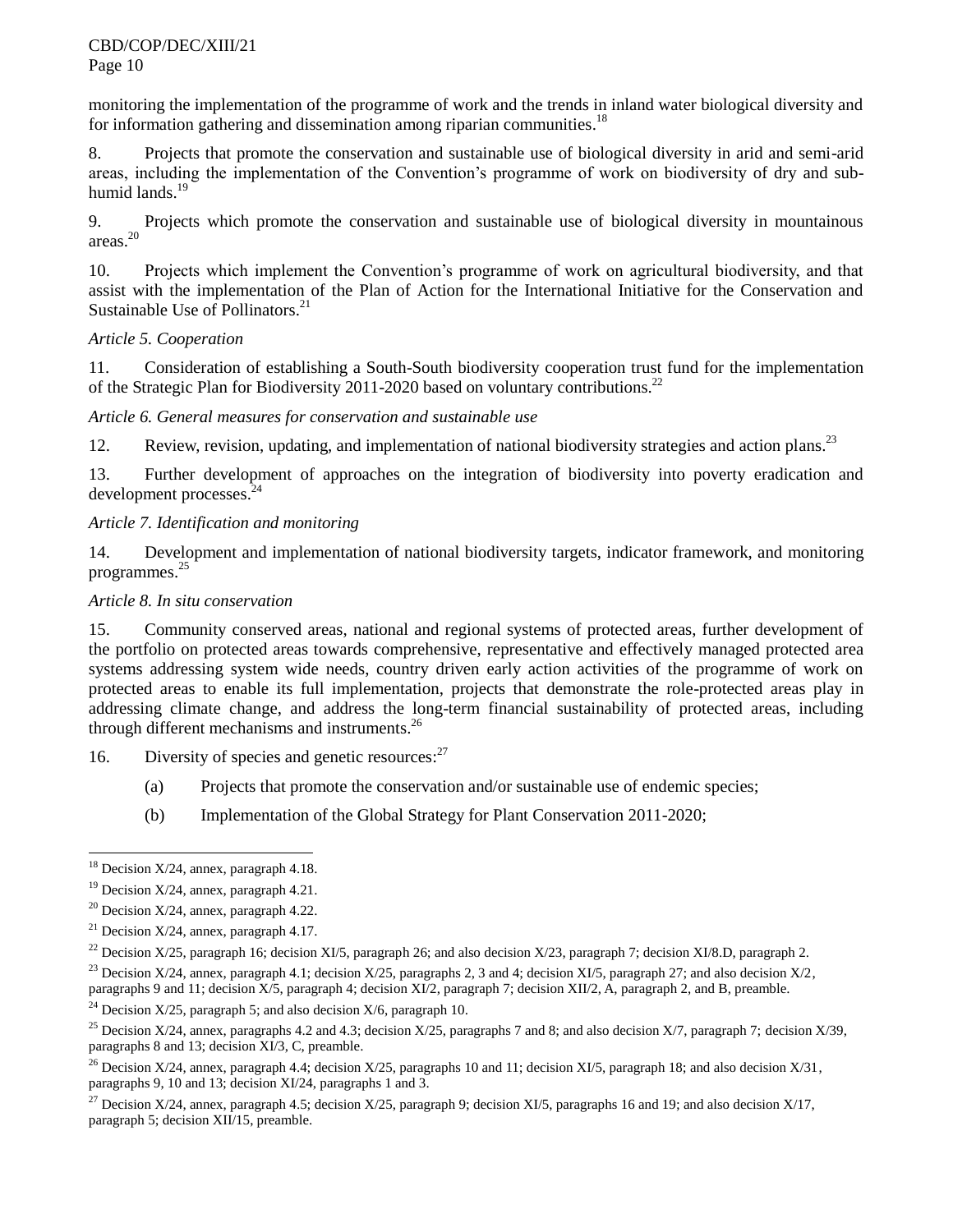(c) National and regional taxonomic capacity-building activities for the Global Taxonomy Initiative, and project components that address taxonomic needs in the achievement of the Convention's objectives;

(d) Projects that assist with the development and implementation, at national and regional levels, of the invasive alien species strategies and action plans, in particular those strategies and actions related to geographically and evolutionarily isolated ecosystems, capacity-building to prevent or minimize the risks of the dispersal and establishment of invasive alien species, improved prevention, rapid response and management measures to address threats of alien invasive species.

## *Article 8(j) and related provisions*<sup>28</sup>

17. (a) Inclusion of perspectives of indigenous peoples and local communities, particularly women, in the financing of biodiversity and ecosystem services;

(b) Implementation of programmes and projects that strengthen the involvement of indigenous peoples and local communities, advance community conservation, promote customary sustainable use of biological diversity;

#### *Article 9. Ex situ conservation*

#### *Article 10. Sustainable use of components of biological diversity*

18. Implementation of the Addis Ababa Principles and Guidelines at the national level to ensure that the use of biological diversity is sustainable.<sup>29</sup>

19. Sustainable tourism that contributes to the objectives of the Convention.<sup>30</sup>

#### *Article 11. Incentive measures*

20. Development and implementation of innovative measures, including in the field of economic incentives and those which assist developing countries to address situations where opportunity costs are incurred by local communities and to identify ways and means by which these can be compensated.<sup>31</sup>

#### *Article 12. Research and training*

21. Project components addressing targeted research which contributes to conservation of biological diversity and the sustainable use of its components including research for reversing current trends of biodiversity loss and species extinction.<sup>32</sup>

#### *Article 13. Public education and awareness*

22. Development and implementation of communication, education and public awareness priority activities at the national and regional levels.<sup>33</sup>

*Article 14. Impact assessment and minimizing adverse impacts*

*Article 15. Access to genetic resources*

23. Nagoya Protocol on Access to Genetic Resources and Benefit Sharing<sup>34</sup>

<sup>&</sup>lt;sup>28</sup> Decision X/24, annex, paragraph 4.6; decision X/25, paragraph 12; decision XI/5, paragraph 24; decision XII/30, paragraph 21; and also decision X/42, paragraph 6; decision XI/3, B, paragraph 7; decision XI/14, paragraphs 8 and 9.

<sup>&</sup>lt;sup>29</sup> Decision X/24, annex, paragraph 4.7.

 $30$  Decision XII/30, paragraph 23 and also decision X/22, paragraph 13(e).

 $31$  Decision X/24, annex, paragraph 4.8.

 $32$  Decision X/24, annex, paragraph 4.9.

 $33$  Decision X/24, annex, paragraph 4.10.

 $34$  Decision X/24, annex, paragraph 4.11; decision X/25, paragraph 13; decision XI/5, paragraphs 21, 22 and 23, and appendix I; decision XII/30, paragraphs 13, 16, 17, 18, 19, 20, and appendix II; and also decision  $X/1$ , paragraph 14; decision XI/1, D, paragraph 2 and E, paragraph 2; NP-1/6; NP-1/8, annex I, paragraph 29(a); and NP-1/9, annex, paragraph 34.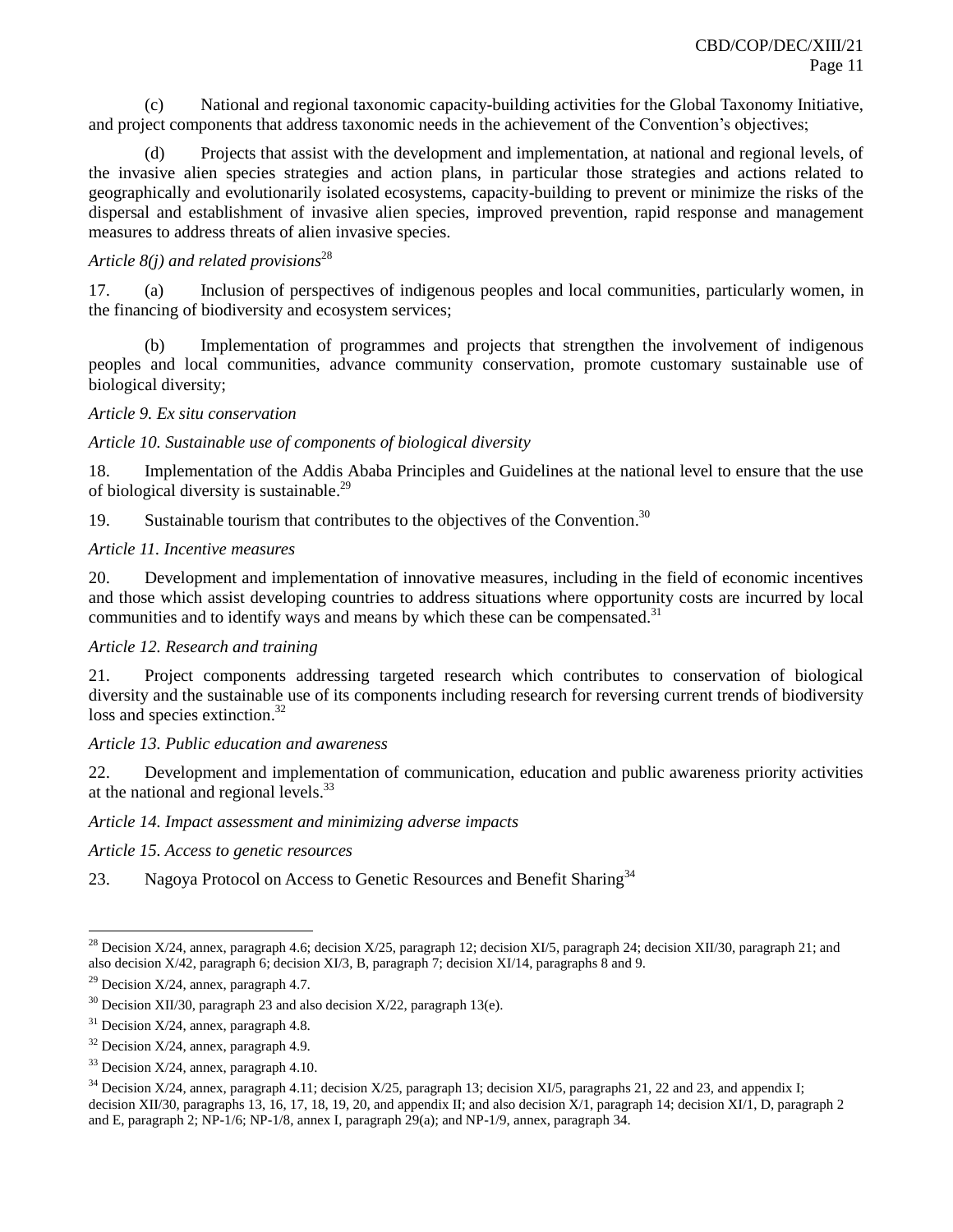## CBD/COP/DEC/XIII/21

Page 12

(a) Projects that support the ratification and implementation of the Nagoya Protocol on access to genetic resources and benefit sharing;

(b) Building the capacity to develop, implement and enforce domestic legislative, administrative or policy measures on access and benefit-sharing, thereby contributing to the conservation of biological diversity and sustainable use of its components, including through:

- (i) Identification of relevant actors and existing legal and institutional expertise for the implementation of the Nagoya Protocol on Access to Genetic Resources and the Fair and Equitable of Benefits Arising from their Utilization;
- (ii) Taking stock of domestic measures relevant to access and benefit-sharing in light of the obligations of the Nagoya Protocol;
- (iii) Development and/or amendment of access and benefit-sharing legislative, administrative or policy measures with a view to implementing their obligations under the Nagoya Protocol;
- (iv) Establishment of ways to address transboundary issues;
- (v) Establishment of institutional arrangements and administrative systems to provide access to genetic resources, ensure benefit-sharing, support compliance with prior informed consent and mutually agreed terms and monitor the utilization of genetic resources and traditional knowledge associated with genetic resources, including support for the establishment of check points;

(c) Building the capacity to negotiate mutually agreed terms to promote equity and fairness in negotiations in the development and implementation of access and benefit-sharing agreements, including through enhanced understanding of business models and intellectual property rights;

(d) Building the capacity of Parties to develop their endogenous research capabilities to add value to their own genetic resources and traditional knowledge associated with genetic resources through, inter alia, technology transfer; bioprospecting and associated research and taxonomic studies; and the development and use of valuation methods;

(e) Addressing the capacity needs and priorities of indigenous peoples and local communities and relevant stakeholders; in particular projects that would:

- (i) Encourage their participation in legal, policy and decision-making processes;
- (ii) Assist in building their capacity related to genetic resources and traditional knowledge associated with genetic resources, such as through the development of community protocols, model contractual clauses and minimum requirements for mutually agreed terms to secure the fair and equitable sharing of benefits;

(f) Enabling Parties to actively participate in the Access and Benefit-sharing Clearing-House and use the best available communication tools and Internet-based systems for access and benefit-sharing;

(g) Raising-awareness of the importance of genetic resources and traditional knowledge associated with genetic resources, and related access and benefit sharing issues, notably through the development and implementation of national and regional awareness-raising strategies;

(h) Making financial resources available to assist Parties in preparing their national report;

(i) Supporting the implementation of the strategic framework for capacity-building and development in support of the implementation of the Protocol.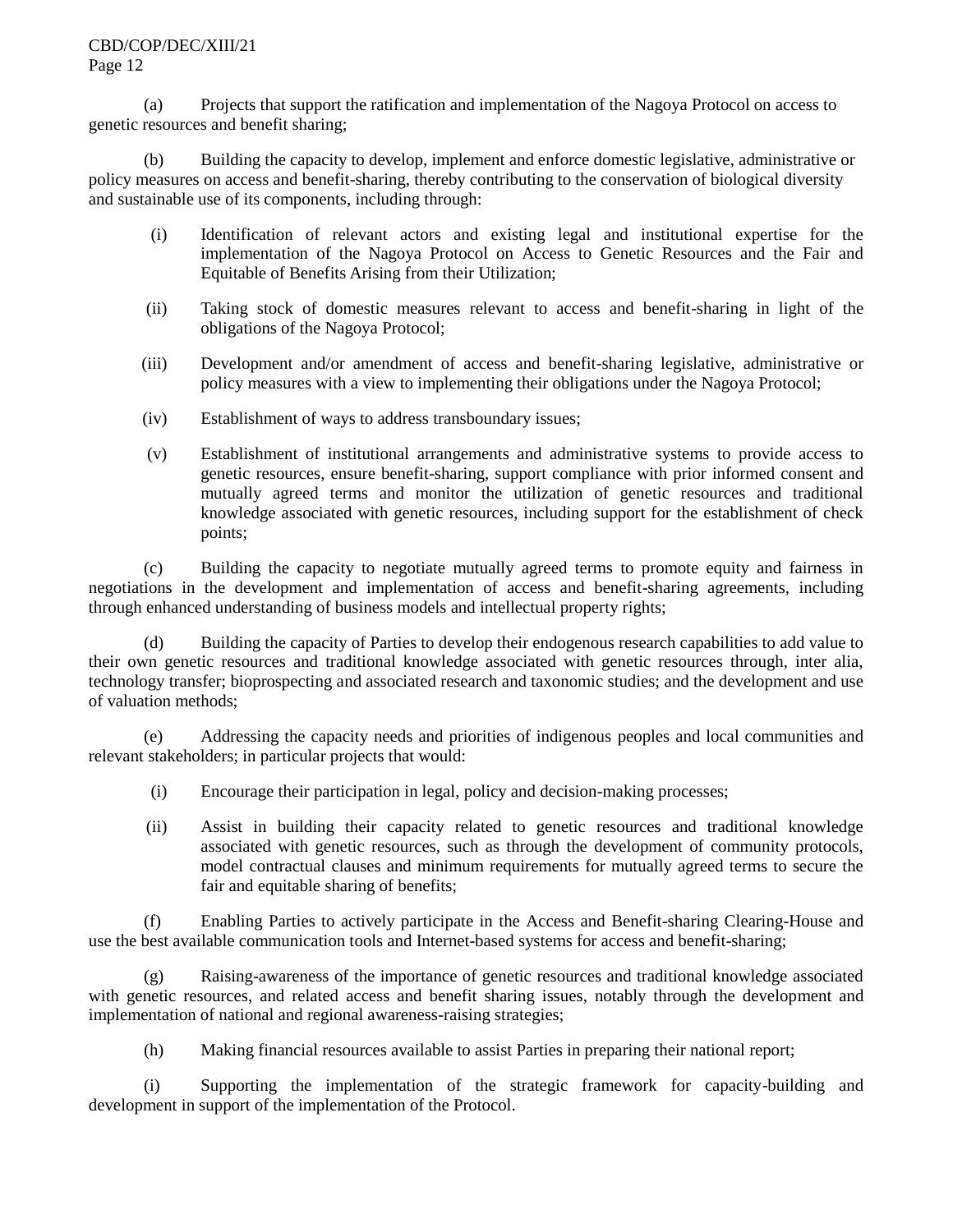*Article 16. Access to and transfer of technology*

24. Preparation of national assessments of technology needs for implementation of the Convention, and promotion of access to, transfer of and cooperation for joint development of technology,<sup>35</sup>

*Article 17. Exchange of information*

*Article 18. Technical and scientific cooperation*

25. Strengthening biodiversity information systems such as, inter alia, training, technology and processes related to the collection, organization, maintenance and updating of data and information, and building capacity for the clearing-house mechanism, such as training in information and communication technologies and web content management that enable developing countries and countries with economies in transition to fully benefit from modern communication, including the Internet.<sup>36</sup>

*Article 19. Handling of biotechnology and distribution of its benefits*

26. Cartagena Protocol on Biosafety:<sup>37</sup>

(a) Ratification and implementation of the Cartagena Protocol on Biosafety and the Nagoya–Kuala Lumpur Supplementary Protocol on Liability and Redress;

(b) Development and implementation of national biosafety frameworks, in particular biosafety legislation;

(c) Identification of living modified organisms or specific traits that may have adverse effects on the conservation and sustainable use of biological diversity, taking also into account risks to human health;

(d) Building, consolidating and enhancing sustainable human resource capacity in risk assessment and risk management;

(e) Capacity-building on socioeconomic considerations;

(f) Capacity-building to take appropriate measures in cases of unintentional release of living modified organisms;

(g) Enhancing capacity for public awareness, education and participation regarding the safe transfer, handling and use of living modified organisms, including for indigenous peoples and local communities;

(h) Public participation and information sharing, and use of the Biosafety Clearing-House;

(i) National reports under the Cartagena Protocol on Biosafety.

*Article 20. Financial resources*

27. Development and implementation of country-specific resource mobilization strategies.<sup>38</sup>

*Article 21. Financial mechanism*

<u>.</u>

28. The Global Environment Facility should take the following action to further improve the effectiveness of the financial mechanism:<sup>39</sup>

(a) Including gender in the financing of biodiversity and ecosystem services; $40$ 

<sup>&</sup>lt;sup>35</sup> Decision X/24, annex, paragraph 4.12; decision X/25, paragraph 14; and also decision X/16, paragraph 3(c).

<sup>&</sup>lt;sup>36</sup> Decision X/24, annex, paragraph 4.13; decision X/25, paragraph 15; and also decision X/15, paragraph 4.

 $37$  Decision X/24, annex, paragraph 4.14; decision X/25, paragraph 20; decision XI/5, paragraph 28 and appendix II; decision XII/30, paragraphs 13 and 15, and appendix I; and BS-V/5; BS-V/2, preamble; BS-V/14, paragraph 6; BS-V/16, annex I, paragraph 15; BS-VI/5; BS-VI/2, preamble; BS-VI/3, annex I, paragraphs 31 and 34; BS-VI/14 preamble; BS-VII/5; BS-VII/2, preamble, paragraphs 5 and 6.

 $38$  Decision X/25, paragraph 6; and also decision X/3, paragraph 4.

 $39$  Decision X/24, annex, E, paragraph 2.

 $^{40}$  Decision X/24, annex, E, paragraph 2.8; decision XII/7, annex, II, paragraph 7.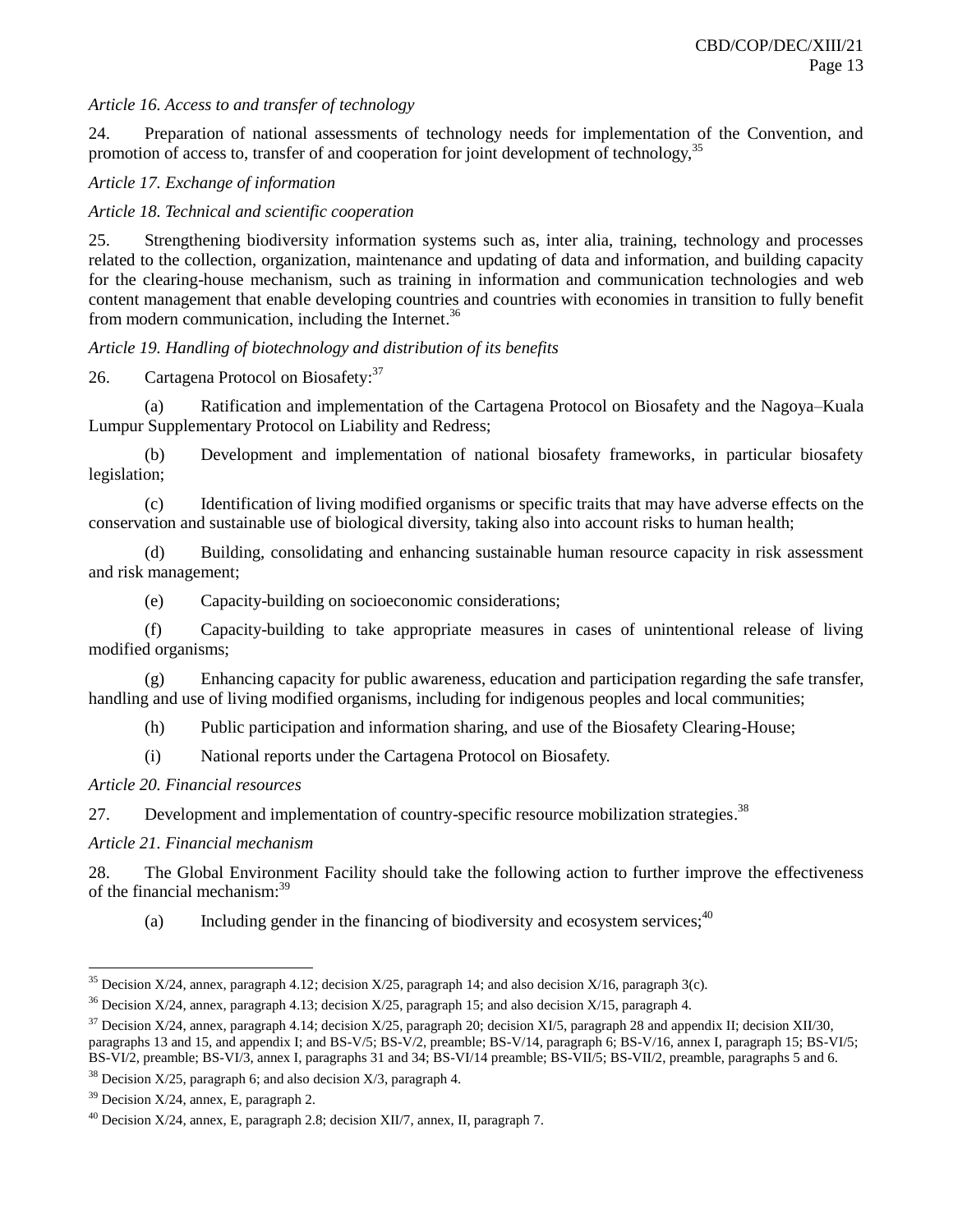- (b) Project procedures.<sup>41</sup>
- Further streamline its project cycle with a view to making project preparation simpler, more transparent and more country-driven;
- Further simplify and expedite procedures for approval and implementation, including disbursement, for GEF-funded projects, based on a flexible and national demand driven approach, and avoid additional and lengthy processes;
- Develop policies and procedures that fully comply with the guidance from the Conference of the Parties in a straightforward and timely manner;
- Increase its flexibility to respond to the thematic longer-term programme of work of the Convention on Biological Diversity, in accordance with the guidance of the Conference of the Parties;
- Improve project information system, including through data sets and web-based data tools, to increase the accessibility of project information and allow for better tracking against the guidance from the Conference of the Parties;
- Consider the benefits to Parties, particularly small island developing States, of an appropriate balance between national and regional projects in the implementation of decisions of the Conference of the Parties;
- *(a) Catalytic role and co-financing*<sup>42</sup>
- Mobilize co-financing and other modes of financing for its projects related to implementation of the Convention, , and apply co-financing arrangements in ways that do not create unnecessary barriers and costs for recipient Parties to access GEF funds;
- Support diffusion, and facilitate replication and scaling-up, of new and innovative financing mechanism initiatives that have proved to be successful;
- Enhance its catalytic role in mobilizing new and additional financial resources while not compromising project goals;
- *(b) Incremental costs*<sup>43</sup>
- Apply in a more flexible, pragmatic and transparent manner the incremental cost principle;
- *(c) Sustainability*<sup>44</sup>
- Promoting exchange of experience and lessons learned in addressing sustainability of funded projects on biological diversity.
- *(d) Country ownership*<sup>45</sup>
- Promote genuine country ownership through greater involvement of participant countries in GEF-funded activities;
- Promote utilization of regional and local expertise and be flexible to accommodate national priorities and regional needs within the objectives of the Convention;
- Encourage collaboration at national level between national focal points for the Convention, for related environmental agreements and for the Global Environment Facility, including through the projects supported by the Facility, and including through regional and national workshops for the focal points;

<sup>41</sup> Decision X/24, annex, E, paragraph 2.1; decision XI/5, paragraphs 3 and 4 and decision XII/30, paragraph 8(b).

<sup>&</sup>lt;sup>42</sup> Decision X/24, annex, E, paragraph 2.2; decision XI/5, paragraph 5 and decision XII/30, paragraphs 7 and 8(a).

 $43$  Decision X/24, annex, E, paragraph 2.3.

 $44$  Decision X/24, annex, E, paragraph 2.9.

 $45$  Decision X/24, annex, E, paragraph 2.5.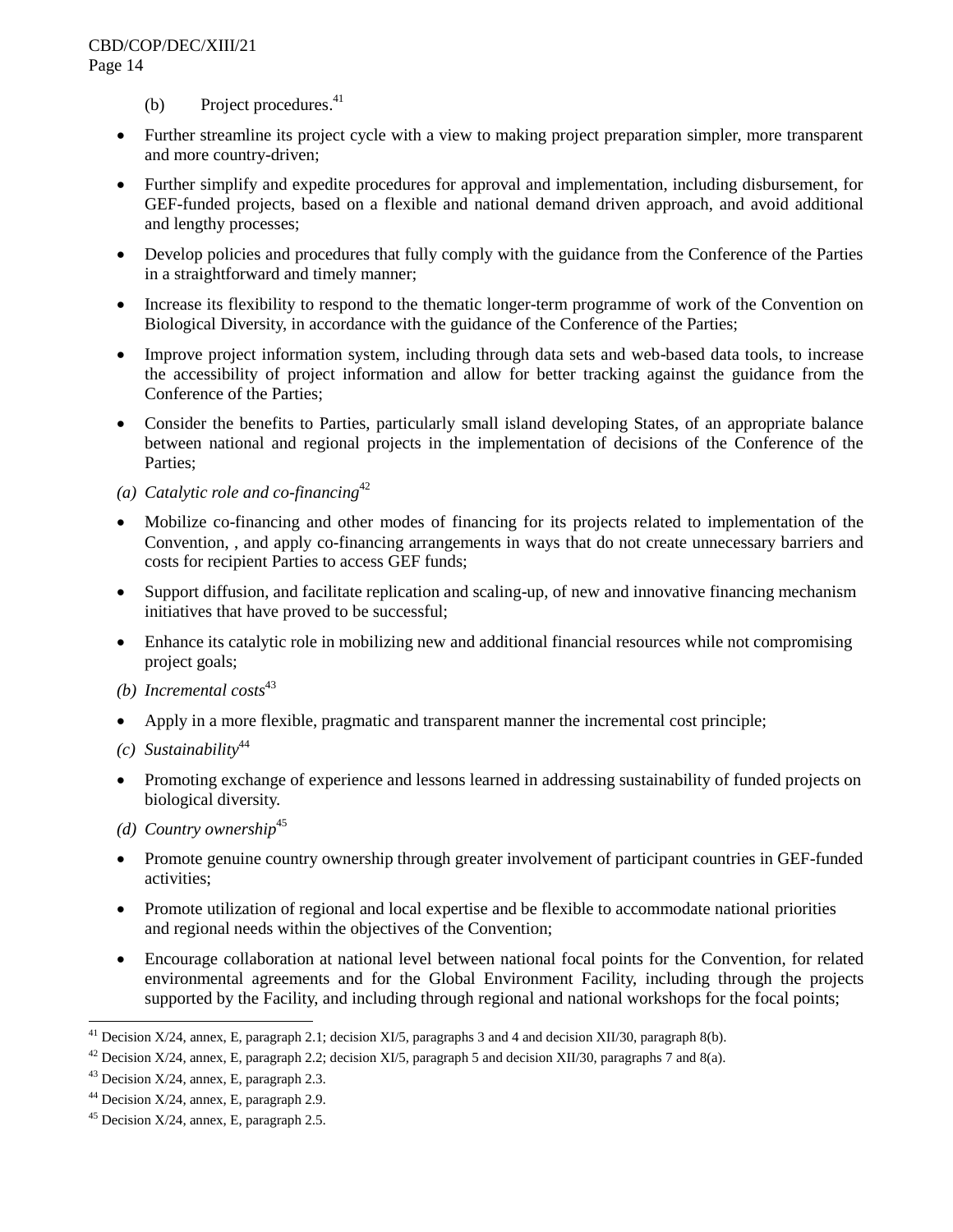- *(e) Compliance and collaboration of agencies*<sup>46</sup>
- Promote efforts to ensure that the implementing agencies fully comply with the policy, strategy, programme priorities and eligibility criteria of the Conference of the Parties in their support for countrydriven activities funded by the Global Environment Facility;
- Undertake efforts to improve the efficiency, effectiveness and transparency of the process of cooperation and coordination between the implementing agencies with a view to improving the processing and delivery systems of the Global Environment Facility, and to avoid duplication and parallel processes;
- *(f) Monitoring and evaluation*<sup>47</sup>
- Consult with the Executive Secretary in relevant review processes undertaken by the Global Environment Facility that affect the financial mechanism of the Convention;
- Include in its monitoring and evaluation activities the assessment of the compliance with the policy, strategy, programme priorities and eligibility criteria established by the Conference of the Parties;
- Elaborate and transmit to the Conference of the Parties, well-summarized evaluation products and full evaluation reports relevant to biological diversity and to the guidance provided by the Conference of the Parties;
- Include in its regular report findings, conclusions and recommendations of all relevant evaluations of the GEF Evaluation Office;
- *(g) Small grants programme*<sup>48</sup>
- Continue its expansion of the Small Grants Programme of the Global Environment Facility to other developing countries, in particular the least developed countries and the small island developing States;

*Article 22. Relationship with other international conventions*

29. Projects and activities to improve synergies among relevant multilateral environment agreements;<sup>49</sup>

#### *Article 26. Reports*

30. Preparation of the future national reports;<sup>50</sup>

#### *C. Eligibility criteria*

#### *Convention on Biological Diversity*<sup>51</sup>

31. Only developing countries that are Parties to the Convention are eligible to receive funding upon the entry into force of the Convention for them. In accordance with the provisions of the Convention, projects that seek to meet the objectives of conservation of biological diversity and sustainable use of its components are eligible for financial support from the institutional structure.

32. The Global Environment Facility continues to provide financial resources to Parties with economies in transition for biodiversity-related projects.

1

 $46$  Decision X/24, annex, E, paragraph 2.4.

 $47$  Decision X/24, annex, E, paragraph 2.6.

 $48$  Decision X/24, annex, E, paragraph 2.7.

<sup>&</sup>lt;sup>49</sup> Decision XI/5, paragraph 20; decision XII/30, paragraphs 1, 2, 3, 4, and 14; and also decision XI/6, paragraph 16.

<sup>&</sup>lt;sup>50</sup> Decision X/24, annex, paragraph 4.24; decision X/25, paragraph 17; decision XI/5, paragraph 25; and also decision X/10, paragraph 5.

 $51$  Decision X/24, annex, C, paragraphs 1 and 2.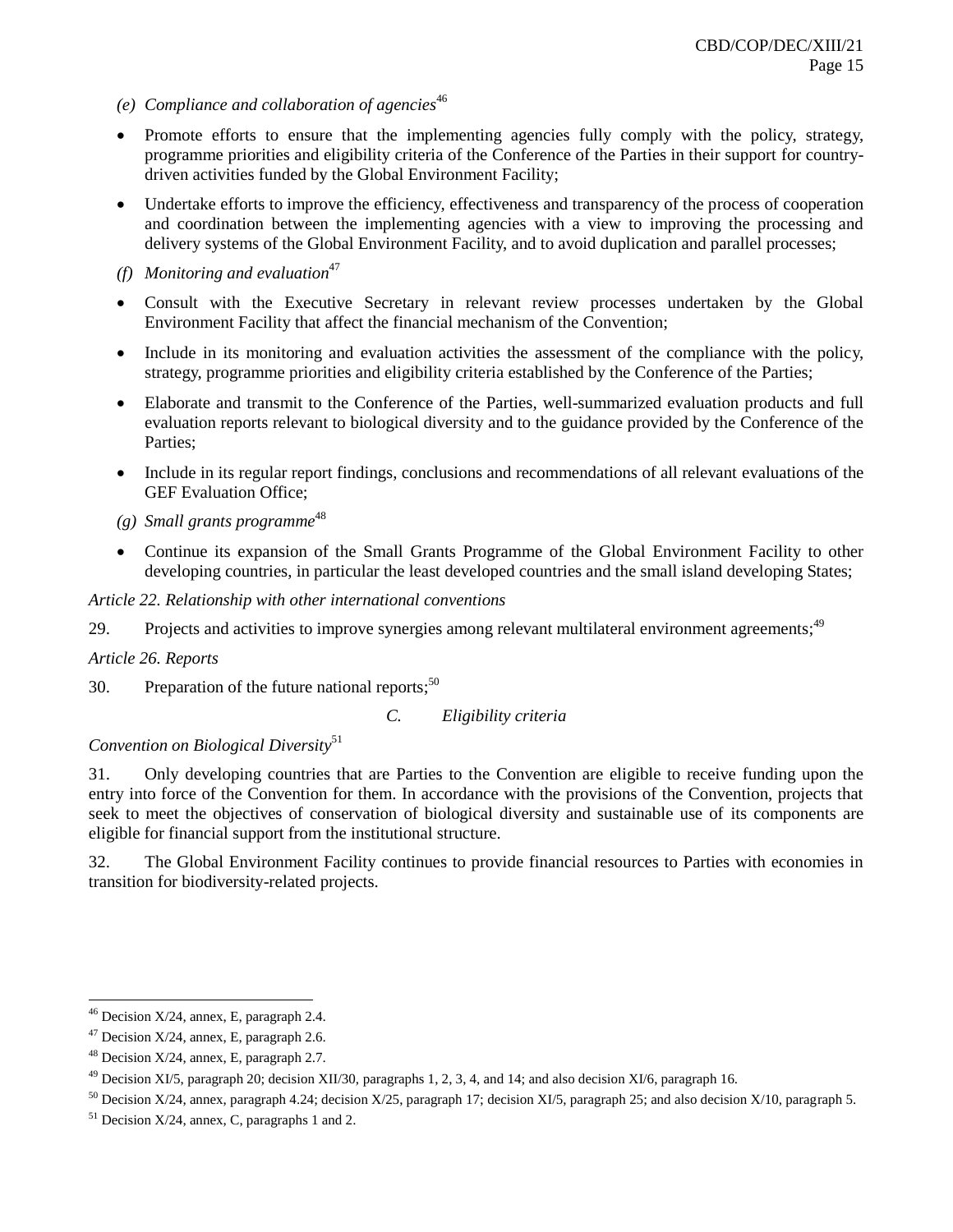CBD/COP/DEC/XIII/21 Page 16

#### *Cartagena Protocol on Biosafety*<sup>52</sup>

33. All developing countries, in particular the least developed and small island developing States, as well as countries with economies in transition, including countries among these that are centres of origin and centres of genetic diversity, which are Parties to the Cartagena Protocol on Biosafety, are eligible for funding by the Global Environment Facility.

34. All developing countries, in particular the least developed and small island developing States, as well as countries with economies in transition, including countries among these that are centres of origin and centres of genetic diversity, which are Parties to the Convention and provide a clear political commitment towards becoming Parties to the Protocol, shall also be eligible for funding by the Global Environment Facility for the development of national biosafety frameworks and the development of national biosafety clearing-houses and other necessary institutional capabilities to enable a non-Party to become a Party. Evidence of such political commitment shall take the form of a written assurance to the Executive Secretary that the country intends to become a Party to the Protocol on completion of the activities to be funded.

## *Nagoya Protocol on Access to Genetic Resources and Benefit-sharing*<sup>53</sup>

35. All developing countries, in particular the least developed and small island developing States, as well as countries with economies in transition, which are Parties to the Nagoya Protocol, are eligible for funding by the Global Environment Facility in accordance with its mandate.

36. Developing countries, in particular the least developed countries and small island developing States among them, and countries with economies in transition that are Parties to the Convention and provide a clear political commitment towards becoming Parties to the Protocol, shall also be eligible for funding by the Global Environment Facility<sup>54</sup> for the development of national measures and institutional capabilities in order to enable them to become a Party. Evidence of such political commitment, accompanied by indicative activities and expected milestones, shall take the form of a written assurance to the Executive Secretary that the country intends to become a Party to the Nagoya Protocol on completion of the activities to be funded.

## *D. Reporting from the GEF Council to the Conference of the Parties*

37. The report from the Council of the Global Environment Facility to the Conference of the Parties should be made available three months prior to an ordinary meeting of the Conference of the Parties as well as with updates as appropriate, and in accordance with rules 28 and 54 of the Rules of Procedure for meetings of the Conference of the Parties, the Executive Secretary should make it available in all six official languages of the United Nations. 55

38. The Global Environment Facility should improve results-based reporting on the total contribution of the Global Environment Facility to achieving the objectives of the Convention, including the Facility's contribution to incremental-cost financing and leveraging co-financing.<sup>56</sup>

39. The Global Environment Facility should report on its implementation of the four-year outcome oriented framework of programme priorities and how it responds to the individual elements.<sup>57</sup>

40. The Global Environment Facility should make available a preliminary draft of its report to the Conference of the Parties, particularly focusing on the response of the Global Environment Facility to previous guidance from the Conference of the Parties, to the Subsidiary Body on Implementation prior to the meeting of

 $52$  Decision X/24, annex, C, paragraphs 3 and 4.

<sup>53</sup> Decision XII/30, paragraphs 19 and 20.

<sup>&</sup>lt;sup>54</sup> The original phrase here "for up to four years after the Nagoya Protocol has entered into force" is proposed for deletion. See UNEP/CBD/ NP/COP-MOP/2/5.

<sup>55</sup> Decision X/24, annex, D, paragraph 1.

 $56$  Decision X/24, annex, D, paragraph 2.

<sup>57</sup> Decision XI/5, paragraph 1.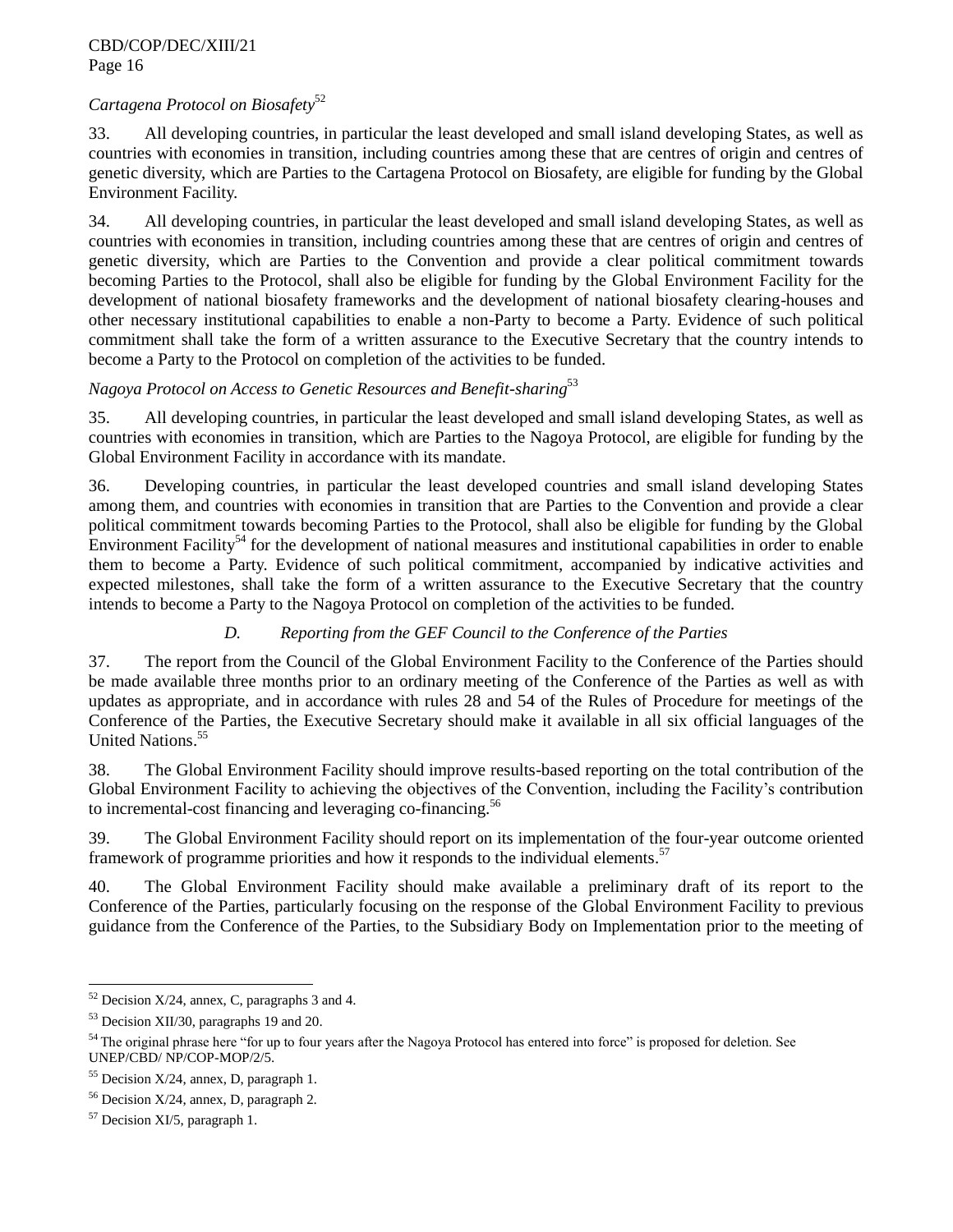the Conference of the Parties at which the report will be formally considered, with a view to promoting effective and timely consideration of the information provided in the report.<sup>58</sup>

41. The Global Environment Facility should explore ways to balance the comprehensiveness and conciseness of the report of the Global Environment Facility, acknowledging the need to demonstrate progress in programming resources towards achievement of the Aichi Biodiversity Targets.<sup>59</sup>

42. The Global Environment Facility should indicate in its report to the Conference of the Parties, how it plans to respond to the report on the determination of funding requirements, pursuant to paragraph 5.2 of the Memorandum of Understanding.<sup>60</sup>

## *E. Review of the effectiveness of the financial mechanism*

43. The review of the effectiveness of the financial mechanism will be conducted every four years and this review should coincide with the meeting of the Conference of the Parties.<sup>61</sup>

#### *F. Sixth Replenishment of the GEF Trust Fund*

44. The updated list of developed country Parties and other Parties that voluntarily assume the obligations of developed country Parties in accordance with Article 20, paragraph 2 of the Convention, is contained in the annex to decision VIII/18.

45. The developed country Parties and others are invited to increase their financial contributions through the financial mechanism during the replenishment of the Global Environment Facility Trust Fund.

46. The Global Environment Facility is urged, in the process of replenishment, to give due consideration to all aspects of the needs assessment report on the levels of funding for biodiversity.

47. The needs assessment report should be transmitted to the Global Environment Facility for consideration, so that the Global Environment Facility will in its regular report to the Conference of Parties indicate how it has responded during the replenishment cycle to the previous assessment by the Conference of the Parties.

48. In anticipation of the next replenishment of the Global Environment Facility Trust Fund, the determination of funding requirements should be undertaken for the implementation of the Convention and its Protocols.

## *G. Inter-Secretariat cooperation*

49. Participation of a representative of the Subsidiary Body on Scientific, Technical and Technological Advice of the Convention and of the Scientific and Technical Advisory Panel of the Global Environment Facility is requested in respective meetings of the Subsidiary Body on Scientific, Technical and Technological Advice and the Scientific and Technical Advisory Panel on a reciprocal basis.<sup>62</sup>

50. The Executive Secretary should promote, in collaboration with the Global Environment Facility, exchange of experience and good practice in financing for biological diversity.<sup>63</sup>

51. The Executive Secretary and the Chief Executive Officer of the Global Environment Facility should continue to strengthen inter-secretariat cooperation and collaborate with the Independent Evaluation Office of the Global Environment Facility and the Global Environment Facility agencies.<sup>64</sup>

<sup>&</sup>lt;sup>58</sup> Decision XII/30, paragraph 8(e).

<sup>59</sup> Decision XII/30, paragraph 8(d).

<sup>60</sup> Decision XII/30, paragraph 12.

 $<sup>61</sup>$  Decision X/24, annex, E, paragraph 1; decision XI/5, paragraph 7.</sup>

 $62$  Decision X/24, annex, G, paragraph 1.

 $63$  Decision X/24, annex, G, paragraph 2.

<sup>&</sup>lt;sup>64</sup> Decision X/24, annex, G, paragraph 3; decision XI/5, paragraph 13 and decision XII/30, paragraphs 8(c) and 9.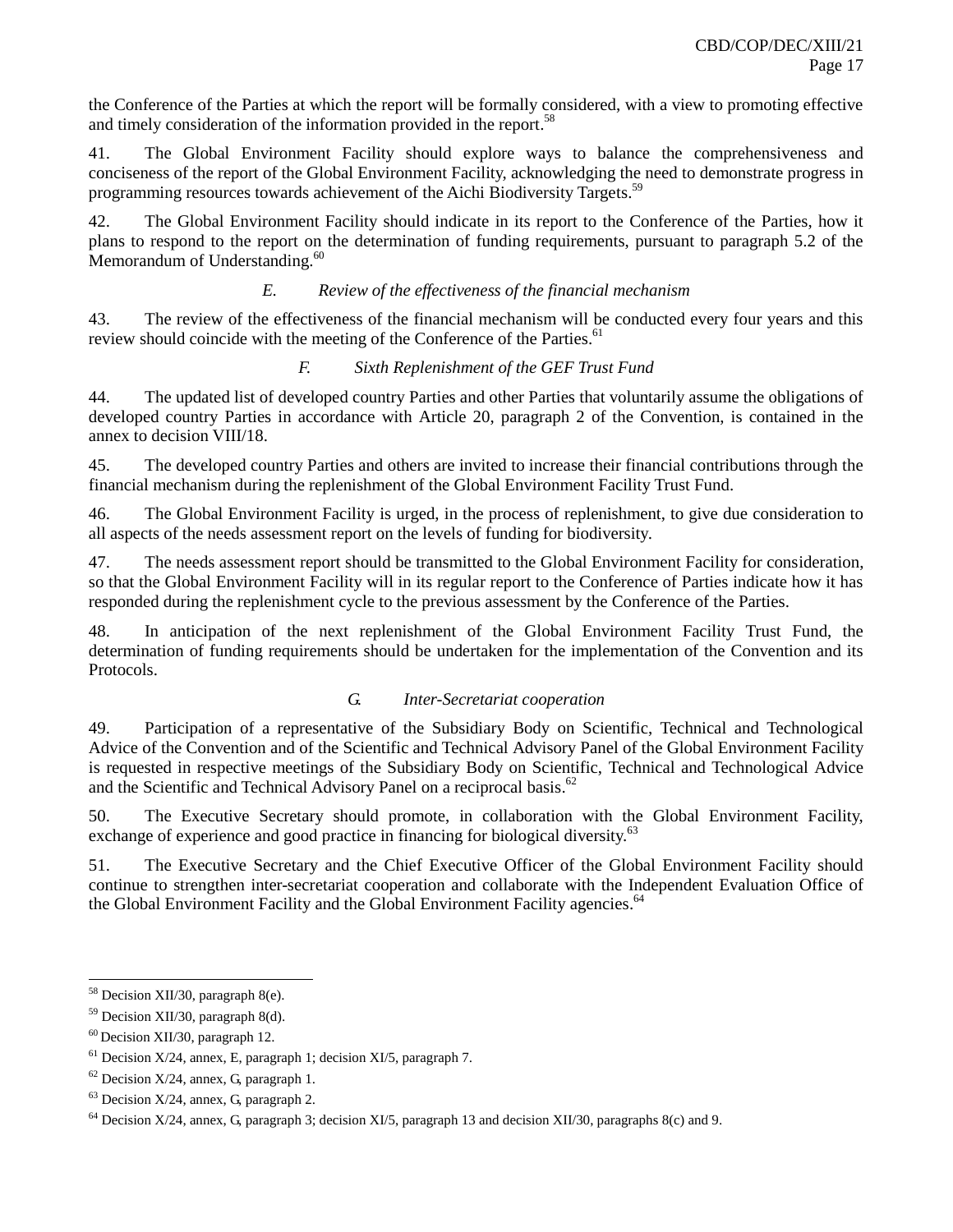#### *H. Other matters related to guidance*

52. Guidance to the financial mechanism should be incorporated into a single decision, including the identification of priority issues which will provide support for cross-cutting issues and capacity-building, especially for developing countries and countries with economies in transition, in a manner that: (a) is transparent; (b) allows participation; and (c) allows full consideration of its other decisions.<sup>65</sup>

53. Guidance to the financial mechanism, for a specific replenishment period, consists of a consolidated list of programme priorities that defines what to be financed, and an outcome oriented framework, taking into account the strategies and plans under the Convention and its Protocols, and associated indicators. With a view to further streamlining guidance to the Global Environment Facility, proposed new guidance for the financial mechanism will be reviewed to avoid or reduce repetitiveness, to consolidate previous guidance where appropriate and to prioritize guidance in the context of the Aichi Biodiversity Targets.<sup>66</sup>

#### *Annex III*

#### **TERMS OF REFERENCE FOR THE FIFTH REVIEW OF THE EFFECTIVENESS OF THE FINANCIAL MECHANISM**

#### **Objectives**

1. In accordance with Article 21, paragraph 3, the Conference of the Parties will review the effectiveness of the mechanism, including the criteria and guidelines referred to in Article 21, paragraph 2, with a view to taking appropriate action to improve the effectiveness of the mechanism as necessary. For this purpose, effectiveness will include:

(a) The conformity of the activities of the Global Environment Facility (GEF), as the institutional structure operating the financial mechanism, with the guidance of the Conference of the Parties;

(b) The effectiveness of the financial mechanism in providing and mobilizing new and additional financial resources to enable developing country Parties, in particular least developed country Parties and small island developing State Parties, and Parties with economies in transition to meet the agreed full incremental costs to them of implementing measures which fulfil the obligations of this Convention and its Protocols and to benefit from its provisions, taking into account the need for predictability, adequacy and timely flow of funds;

(c) The efficiency of the financial mechanism in providing and delivering financial resources, as well as, in accordance with the guidance of the Conference of the Parties, overseeing, monitoring and evaluating the activities financed by its resources, as appropriate;

(d) The efficiency and effectiveness of the activities funded by the Global Environment Facility on the implementation of the Convention and the achievement of its three objectives, as well as, as applicable, of the Protocols under the Convention, taking into account the guidance provided by the Conference of the Parties;

(e) The effectiveness and relevance of guidance from the Conference of the Parties to the Global Environment Facility;

(f) The coherence with other Rio conventions.

#### **Methodology**

2. The review will cover all the activities of the institutional structure operating as the financial mechanism, in particular for the period from July 2010 to June 2017.

3. The review shall draw upon, inter alia, the following sources of information:

<sup>1</sup>  $65$  Decision X/24, annex, B, paragraph 2.

 $66$  Decision X/24, paragraphs 1-7 and annex, B, paragraph 3; decision XII/30, paragraphs 5 and 10.